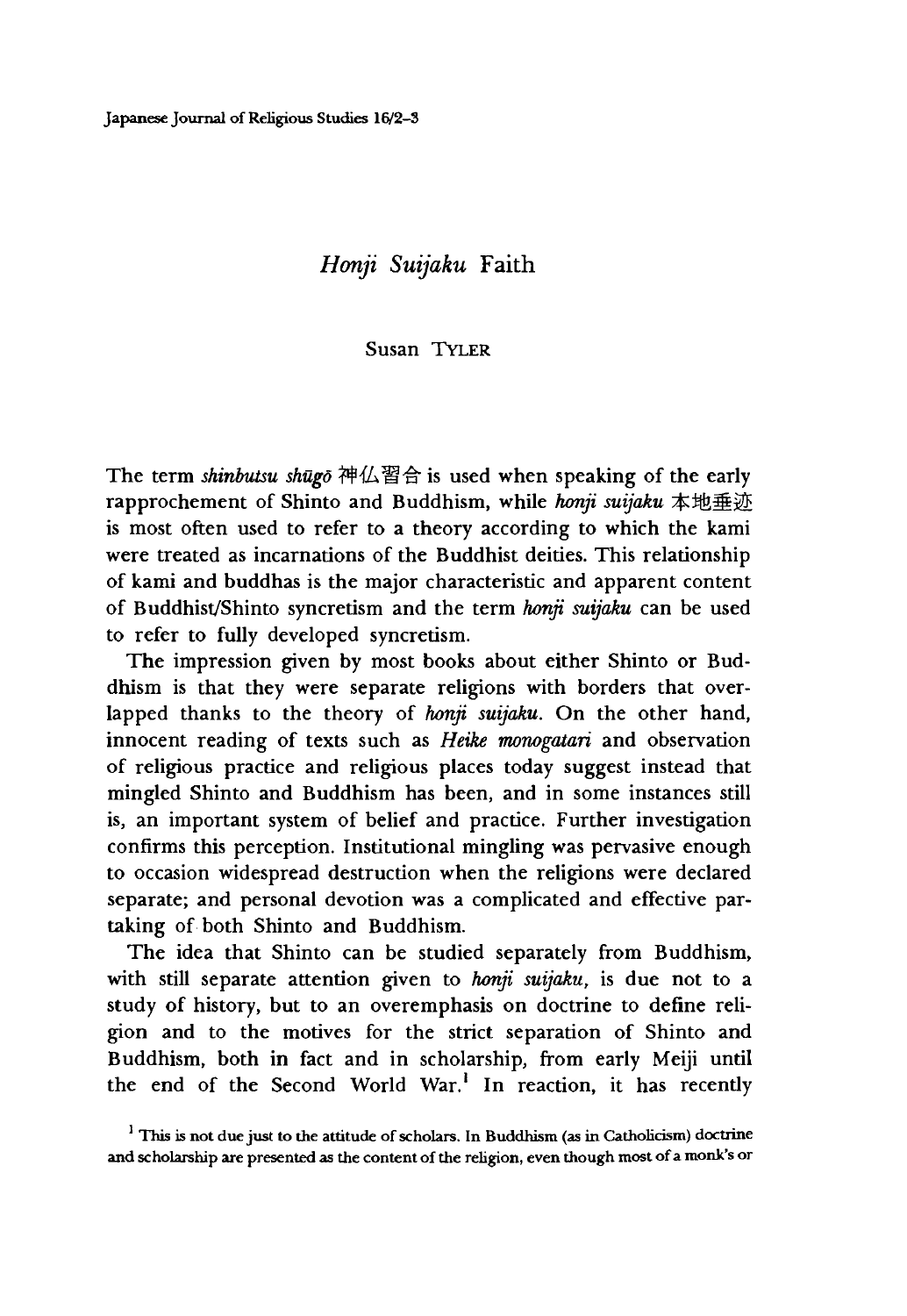become popular to deny the independent existence of Shinto before the fifteenth or sixteenth century and to stress its miscellaneous character. This is a correction to the common view that Shinto is a pure, primitive religion native to Japan which has endured to the present day and is a more interesting area of investigation (See KURODA 1981, pp. 1-21; GRAPARD 1984, pp. 240-265; HARDACRE 1986, pp. 29-63; MCMULLIN 1989, pp. 3-40).

My own work has sprung from a desire to understand how a real landscape could be paradise and how considering kami as emanations of buddhas worked as a religion for an individual. Since I have done research on the cult of Kasuga 春日, I will base my article principally on this work. Thus, I am looking at Shinto, the worship of the kami, as it existed at a major shrine. This inevitably places emphasis upon the aristocracy, since Kasuga Shrine was the clan shrine of the Fujiwara, but it should be noted that aristocrats had many quite ordinary concerns.

Shugendo and *honji suijaku* were part of the same religious atmosphere, which reached its full development in the twelfth century. Shugendo practice is based upon an understanding of landscape as sacred that is also found in *honji suijaku.* Therefore, I will begin my paper with a discussion of sacred landscape in the Kasuga cult. I will then advance a hypothesis of the development and nature of *honjt suijaku.*

# *Paradise at Kasuga*

It is particularly as it relates to actual places and landscape that *honji suijaku* is important in Shugendo. As part of the strong interest in the Buddhist paradises that developed in the late Heian period a number of Shinto shrines were rebuilt to suggest Pure Land temples, which in turn were modelled on Chinese palace architecture and on the palaces in paintings of Pure Lands. Iwashimizu Hachiman 石清水八幡,Itsukushima 厳島 and Kasuga are among these shrines (SASAKI et al. 1979, p. 175).

In literature and art it is clear that Kasuga Shrine was, in a

lay person's religious activity may be spent in observances related only distantly or not at all to doctrine. In the study of Japanese religion, and in the study of medieval Christianity, scholars have recently begun to spend more time examining what people actually did. This has resulted in growing interest in popular religion. It has also led to paying more attention to institutional history and to the relationship of Buddhism and Shinto in the history of Japanese religions.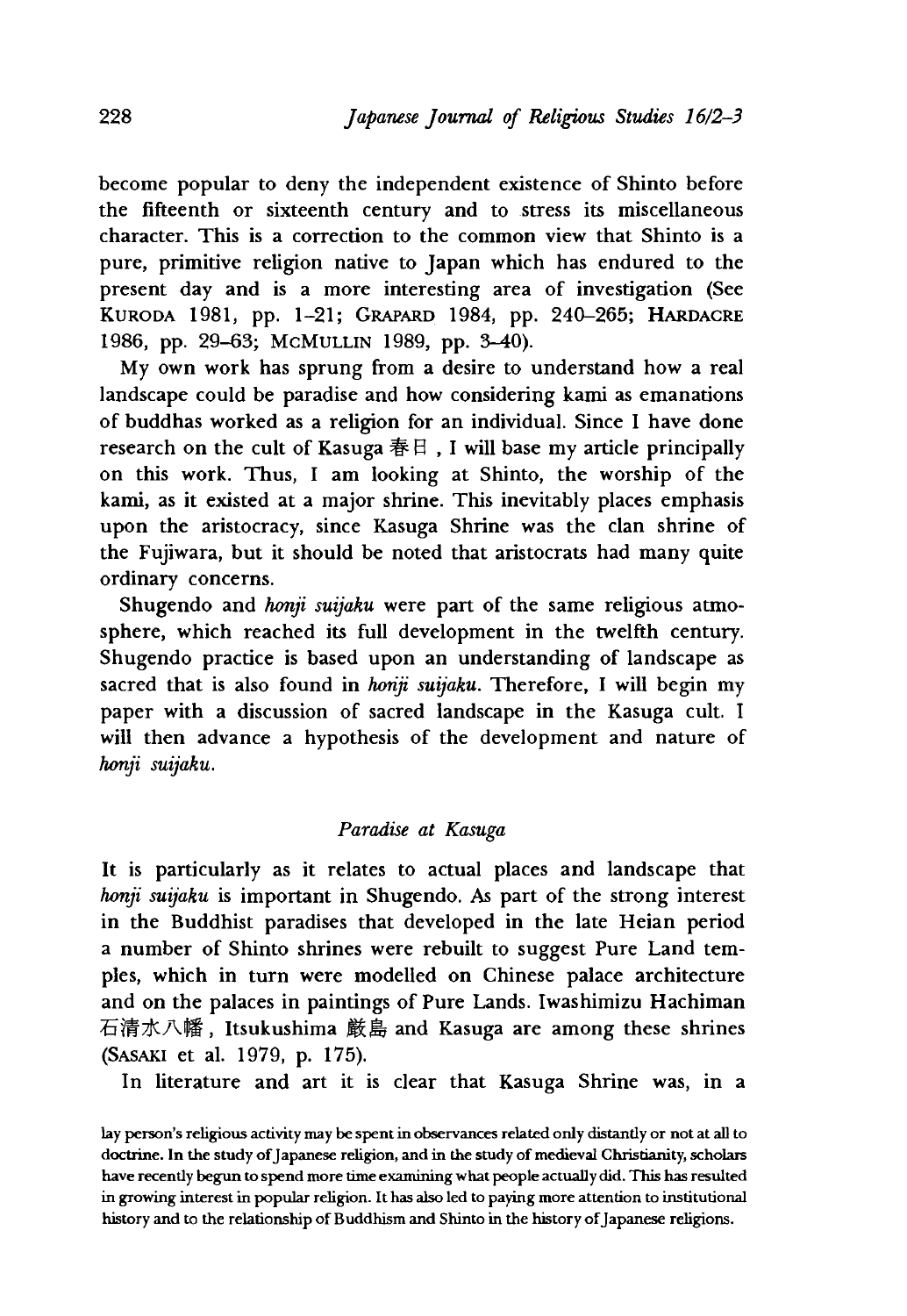general way, paradise. On a number of Kasuga mandala 曼荼羅 part or all of the following text appears:

In order to protect the true and perfect doctrine, He moved into a *sakaki* and rode forth from Kashima upon a stag. Out of compassion for the three thousand Hossō monks, He tempered His light, manifested His trace, and lodged at the village of Kasuga. This was in the *tsuchinoe-saru* year of Jingo Keiun,

His original substance, Roshana, perfectly enlightened for all eternity, in order to save sentient beings, manifests the Daimyojin.

Thanks to the truth of the holy teaching, I have fully understood the *yuishiki* teaching. I hereby dedicate to all sentient beings the merit I have thereby acquired, and pray that together with them I shall speedily attain the highest enlightenment (Nagashima 1944, P-71).

This says bluntly that Kasuga Daimyojin 大明神 emanates directly from Roshana 盧遮那: from, in fact, complete enlightenment. There is no more perfect paradise. The Shrine landscape is the Cosmic Buddha's display, put on to teach men according to their capacity through the Daimyojin. It is the center of the world, where the gods have descended to earth.

More commonly, the Shrine was known as the paradise of the Buddhist counterparts of the Shinto deities enshrined there: for the first sanctuary (Takemikazuchi) Fukūkenjaku Kannon 不空絹索観音 or Shaka 釈迦; for the second, (Futsunushi) Yakushi 薬師 or Miroku 弥勒; for the third, (Ame-no-koyane) Jizō 地蔵; and for the fourth, (Himegami) Jūichimen Kannon 十一面観音 or Dainichi 大日 . Usually, the deity of the Wakamiya, Kasuga's most important subsidiary shrine is also included as a major shrine deity. His Buddhist counterpart is Monju 文殊 or Sho Kannon 正観音. In the twentieth and concluding scroll of *Kasuga Gongen reigen ki* 春日権現霊験記(1309) there is a passage which speaks of the presence of Buddhist paradises within the precincts of the Shrine. It says:

Since purity in accordance with the mind is itself the Pure Land, our own Kami are the Buddhas. How could the Shrine not be the Pure Land? Jōruri and Vulture Peak are present within the Shrine fence. Why seek Fudaraku and Shōryōzan beyond the clouds? Surely that is why the venerable Myōe revered the Mountain as Vulture Peak, and why He [the Daimyojin] told Lord Toshimori that it is the path to enlightenment.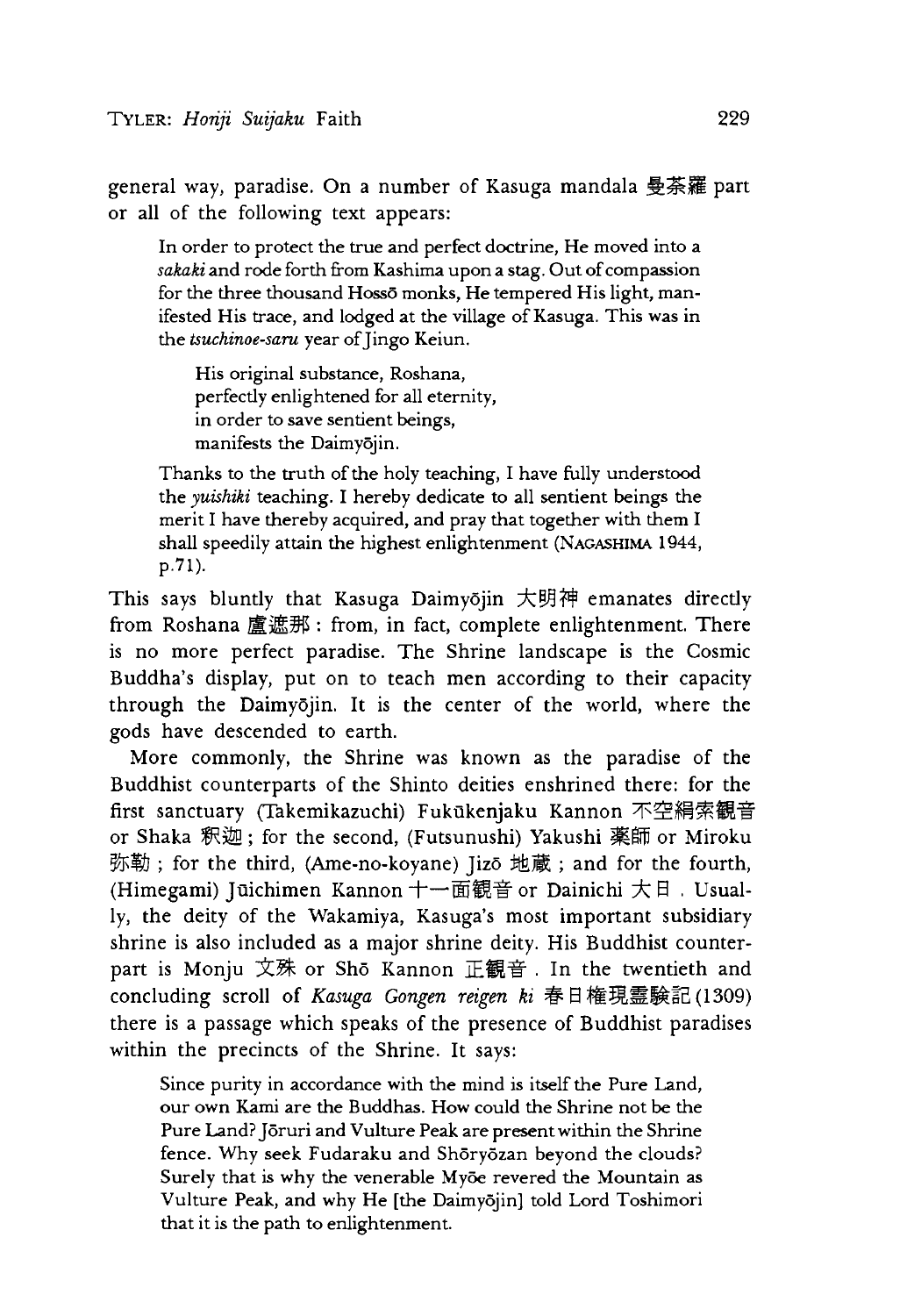Very simply, the goal of Shinto might be defined as "purity" and the goal of Buddhism as "enlightenment." The passage above makes it clear that these goals are one and that the Shrine, pure in a Shinto sense, is the Pure Land of Buddhism as well. The journey to Kasuga begins at the first *torii,* which is the entrance to the area sacred to the Shrine. Subsequent *torii* mark greater degrees of purity: if there is some accident it is more serious the closer it is to the actual sanctuaries. Shrine priests' diaries often mention defilements. People relieved themselves near the Shrine, horses miscarried, deer or dogs died or were wounded, thus defiling the area with blood. Such events required elaborate purification if they occurred on, by or under a shrine building *(Nakatomi Sukeharu ki* in Takeuchi 1979, vol. 3, pp.  $233-234$ ).<sup>2</sup>

Joruri 浄瑶璃 is the paradise of Yakushi; Vulture Peak, of Shaka; Fudaraku 補陀落, of Kannon; and Shōryōzan 清涼山 (another name for Wutai shan 五台山), of Monju. This leaves out the paradise associated with Jizo, who does have his own paradise, but is more often linked with Amida 阿弥陀 as a euide from hell to Gokuraku 極楽, a paradise little mentioned in Kasuga materials.

The passage from *Kasuga Gongen reigen ki* goes on to say that Mikasa-yama 三笠山, the mountain behind the Shrine often identified with the deity, is the pathway to enlightenment. This has to do with one Toshimori 俊盛 whose story is told in the fifth scroll. Toshimori had prospered because of his devotion to Kasuga. Once when on pilgrimage, "he reflected on the vanity of visiting the Shrine in quest of worldly gain." At this he heard a voice speaking from the Shrine saying, "The path of enlightenment too is the path of my mountain." Upon his death he achieved rebirth in paradise.

Enlightenment and purity, paradise and the Shrine, the Daimyojin and the Buddha are, in stories like this, brought into close touch with each other. Also, the role of Mikasa-yama, and the landscape in general, is emphasized.

Since early times Buddhist paradises have been established on mountains. Fudaraku was believed to be an actual mountain in South India which was the home of Kannon. The preaching of the Lotus Sutra was not moved to a distant or nameless location: Shaka's paradise is a mountain that can be found on a map, Vulture Peak in

<sup>&</sup>lt;sup>2</sup> For example, the death of a dog right in front of the four main sanctuaries was recorded, along with the ensuing purification, by the priest Nakatomi Sukeharu in his diary under the date Shōō 2 (1289) first month, eleventh day, and subsequent entries.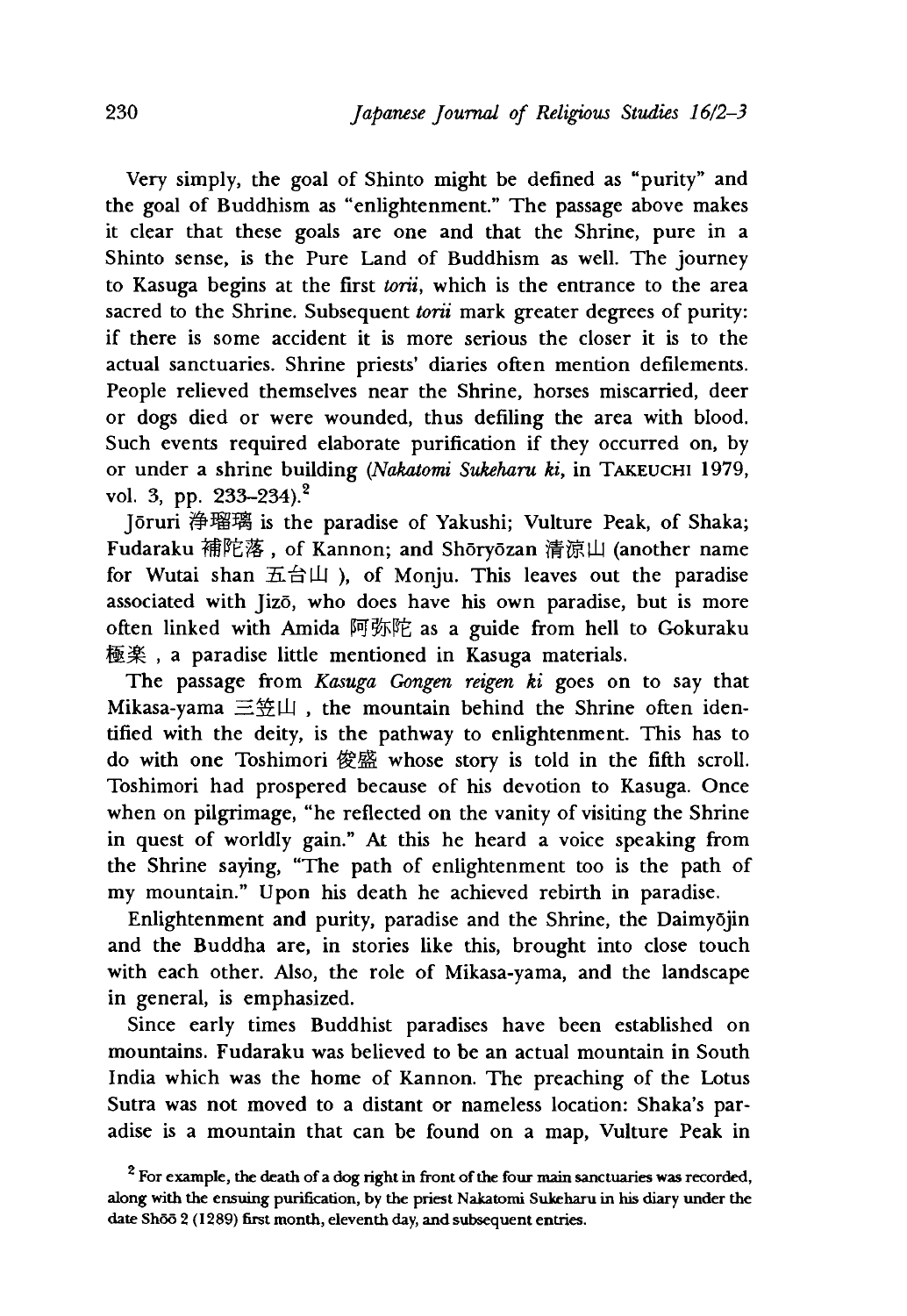Rajgir. Monju's paradise was the Chinese mountain Wutaishan. These earthly paradises were established anew in the countries to which Buddhism traveled. In temples, Pure Lands were also made, at times very elaborately. In the Center Kondo 中金堂 of Kofuku-ji 興福寺 for example, there was a group of sculptures including Miroku and a troupe of music-playing bodhisattvas to show Miroku's paradise; and when Hojo-ji 法成寺 was dedicated every attempt was made to duplicate the paradise scenes in paintings, even to floating little buddhas on artificial lotuses on the pond (McCULLOUGH and M cC ULLOUGH 1980, pp. 552-58).

Yet, the man was rare who climbed a sacred mountain understanding it fully as earth and paradise at once. The statement made by the mountain/paradise is one more phrasing of the statement that samsara and nirvana are the same: not a problem that has proved easy to solve. Placing the paradox in the landscape gives a physical urgency to its solution. If mountain and paradise are the same, why then am I not walking in paradise?

Probably very few people, no matter how devout, have believed steadfastly that they themselves would reach paradise, but most Buddhists have believed that paradise exists and can be reached. People will continue to believe that Vulture Peak is Shaka's paradise, even if they have climbed the mountain and seen nothing but the mountain and the view. Tibetan guidebooks to paradises are trusted and meant to be used, physically, not in meditation; but people do not believe that they themselves can take one of the books and travel to paradise (Bernbaum 1980, p. 30). If you travel all the way from India to Wutai shan and you do not see Monju, it is not because he is not there.

When the Japanese began making Buddhism their own, besides texts and teachers and images, they brought deities and paradises to their country. Thus, Japanese teachers came to be considered the incarnations of Buddhist deities; and earthly paradises, especially Potalaka and Vulture Peak, were moved to Japanese sites. As much as possible, the Japanese brought all of Buddhism to Japan so that Japan too became the Buddhist Holy Land. Syncretism of all sorts made Japan entirely Buddhist (though many parts of the mixture were also something else). By Late Heian it was possible to have a sculpture of Shotoku Taishi 聖徳太子 which contained a smaller sculpture of Kannon standing on a mountain resting on a turtle. Thus, Shōtoku Taishi is Kannon, who lives on Fudaraku, which is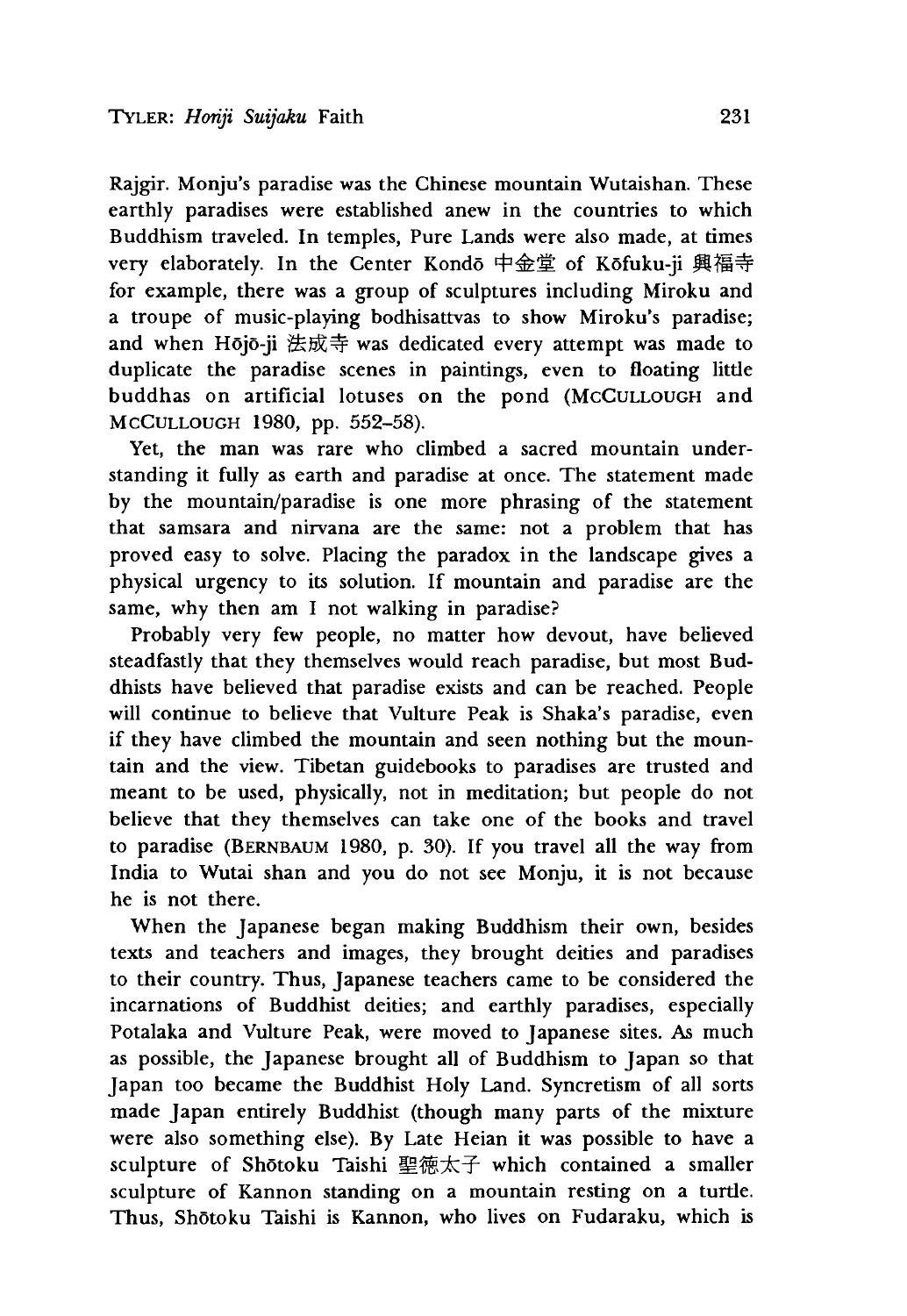Hōrai 蓬萊, which is probably Japan (KURATA 1973, plates 111-112).<sup>3</sup> The landscape itself spoke the Buddhist Dharma. A passage in *Heike monogatari* tells of Taira Koremori's 平 維盛  $(1158-1184)$  visit to the Kumano 熊野 Shrines:

*tie* looked around the sacred mountains of Kumano. The magnificent sight silencea both mind and tongue. It was there that the Buddha's great wish to save all sentient beings was transformed into the mist rolling over the mountain; his matchless spiritual power to purify every man became manifest in the clear water of the Otonashi River. Unhindered by clouds was the light of the moon, shining over the bank of the river, where people chanted the Lotus Sutra, the most effective sutra for attaining Nirvana ...

[At Shingū]... towered lofty pine trees, which rustled in the mountain winds and awakened men from their illusions ...

At the top [of the waterfall at Nachi] stood a holy statue of Kannon, which made him think of Mount Potalaka in India. Far below the mist he heard the chanting of the Lotus Sutra, reminding him of the Vulture Peak ... (KITAGAWA and TSUCHIDA 1975, vol. 2, p. 620)

# *The Cult of Fudaraku*

The shrine precincts of Kasuga formed a paradise because of their essential purity. Kasuga was also the home of the deities of several paradises and shared the attention of their cults. Shaka, Fukūkenjaku, Miroku, Yakushi, Jizō, Jūichimen, and Monju were each for some devotee the most important deity of Kasuga. Yet of all the paradises that the presence of these deities suggests, the most important was Fudaraku, the mountain home of Kannon.

A goodly number of places have been known as Fudaraku and several among these are famous. Kasuga, Nachi 那智, Nikkō 日光 (Futara-san ニ荒山) and Otowa-yama 音羽山(the mountain behind Kiyomizu-dera 清水寺) were all locations of Fudaraku. The landscape of Nachi at Kumano was identified as Fudaraku and the waterfall itself, as Kannon. Nachi was a particularly apt site for this paradise because it was quite near the sea. Near the shore there is a temple

 $3$  This sculpture was dedicated in Hoan 2 (1121). It shows the Taishi as he was when preaching the *Shdman-gyC* at the age of forty-five. An old gilt bronze Guze Kannon was put on a newly made (c. 1121) Horai stand and, along with small format scrolls of the *Lotus Sutra*, Yuima-gyo and *Sh5man~gyd*, put in a lacquer box, wrapped in silk, and put inside the sculpture.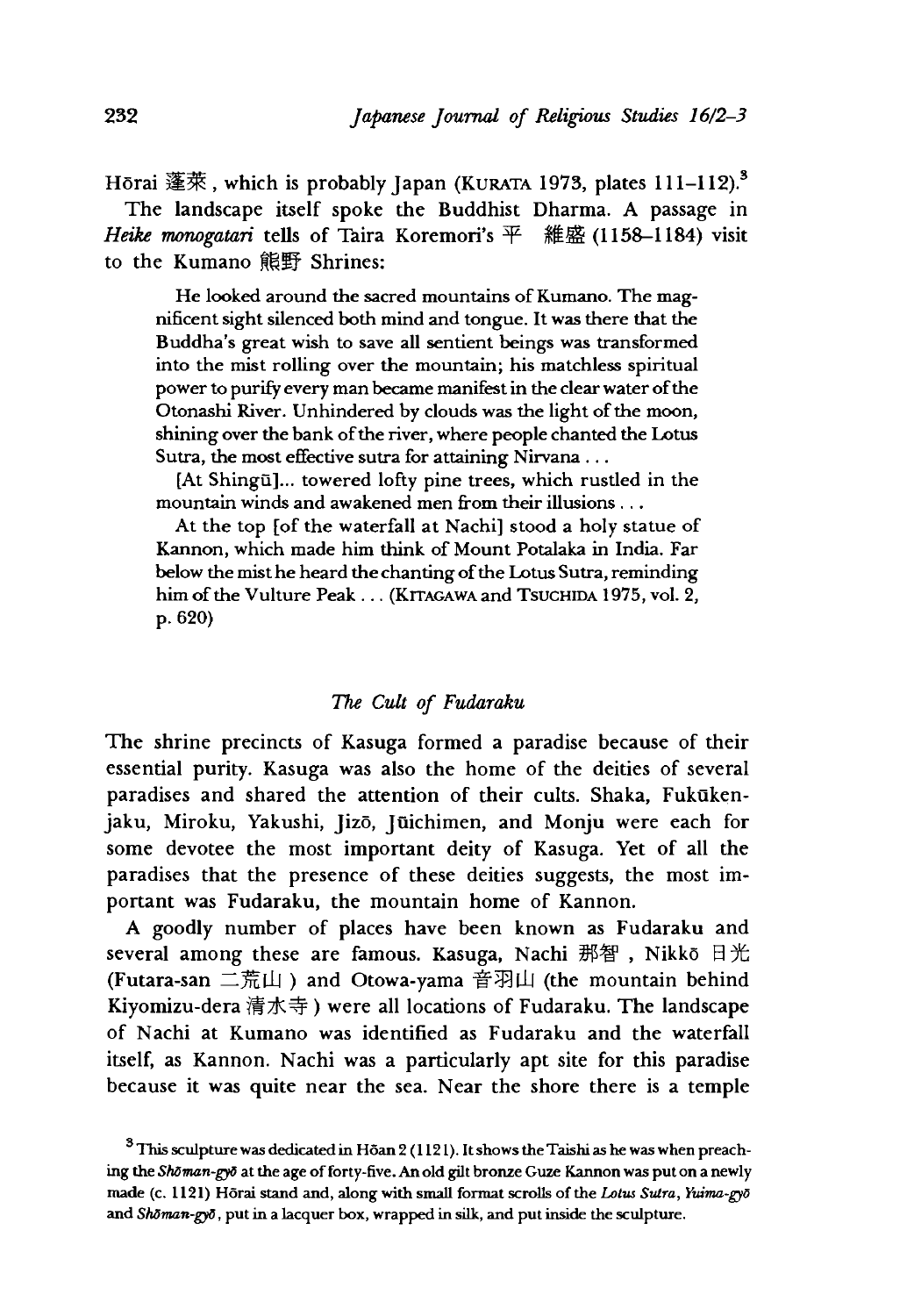which marks the place from which small, round, unsteerable boats set out for Fudaraku.

The material existence of all parts of the experience of rebirth in Fudaraku contrasts with the experience of rebirth in Amida's paradise. Holy men achieved rebirth in Amida's paradise at Nachi too, but by the intensity of their devotions or by suicide. Thus, when Koremori and several companions, in despair after the defeat of the Taira, became monks and decided to end their lives, they were hoping to be reborn in Amida's paradise even though they rowed out to sea from Nachi. After some hesitation Koremori jumped into the sea, followed by his men, reciting "Namu Amida Butsu" (KITAGAWA and Tsuchida 1974, vol. 2, pp. 623-626).

Nachi and Kasuga are both called Fudaraku. Why then does the devotee have to set off for Fudaraku in a boat, or stand under the waterfall, or die to reach it? Simply because everyone knows that in their waking experience Nachi and Kasuga are not paradise. Unlike Gokuraku, Fudaraku is a paradise that can be reached in the live, waking body. Therefore it can be reached by crossing over the wet, blue sea. Absolute faith in Kannon's power is expressed by the absence of steering mechanism in the boat Something inconceivable happens out there on that sea, and the other shore is paradise. And paradise is also the place whence the boat sets sail: it is Nachi or Kasuga.

## *The Nan'en-dd and Fukukenjaku Kannon*

Although Gedatsu Shōnin 解脱上人 (1155-1212) was intensely interested in Fudaraku and in Kannon (among other focuses of devotion), it does not appear that he was devoted to any particular form of Kannon. As a Fujiwara he should have been particularly interested in Fukukenjaku Kannon, one of the two possible *honji* of the first shrine, but he appears not to have been. Instead, he is actually known for his choice of Shaka, rather than Fukukenjaku, as *honji* of the first shrine. This does not seem to have at all disturbed his belief that Kasuga was Fudaraku. Rather, he seems to have believed that Kasuga Daimyojin as a whole was a manifestation of Kannon (TOMIMURA 1976, pp. 21-32).

For many of the Fujiwara, Fukūkenjaku Kannon was the most important deity at Kasuga and at Kofuku-ji. They were devoted to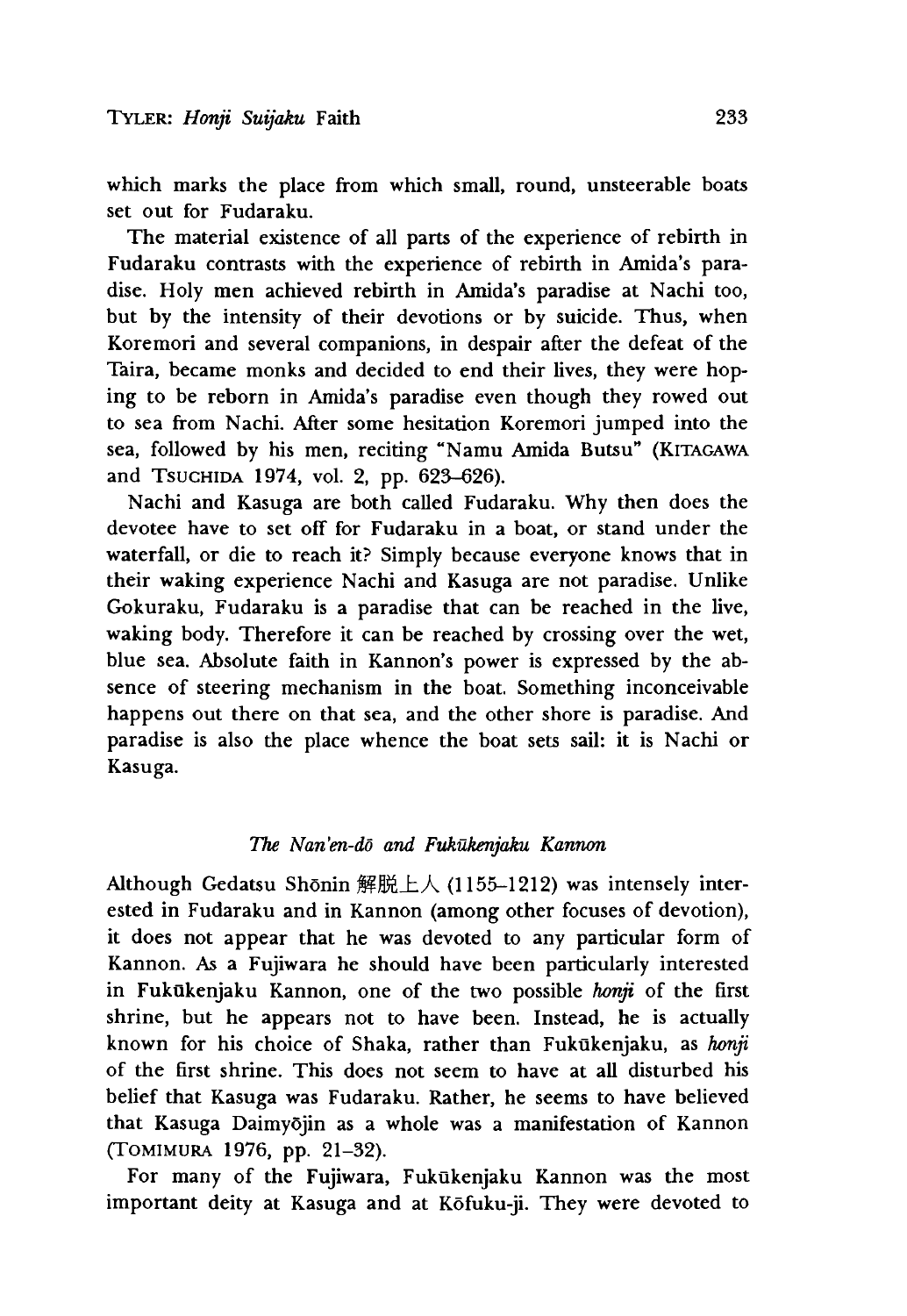a particular image of Fukūkenjaku, a sculpture enshrined in the Nan'en-do 南円呈, in some ways the single most important building at Kofuku-ji. This small, eight-sided hall was built later than the other major buildings. It was consecrated in 813 and enshrined an image of Fukūkenjaku Kannon that had previously been in the Kōdō 講堂, the lecture hall.

#### *Shun'ya shinki*

Among the halls of Kōfuku-ji the Nan'en-dō has continued to attract special attention from the time of its founding on. A Kasuga Shrine document, *Shun'ya shinki* 春夜神記(the earliest copy dates from 1437) explains the significance of the Nan'en-do.<sup>4</sup>

Further, although there are many theories concerning the *honji*, it is to be held a secret truth that all the four sanctuaries are *suijaku* of Kannon. In view of this, at the time of the construction of the Nan'en-do,Kobo Daishi and Enomoto Myojin built the platform together. This is "the building of the platform by the Daishi." Since this is a secret tradition, who could possibly know it? How could one not of the Nakatomi transmit it? Therefore, when in the ancient times of Jingo Keiun the Daimyōjin came from Kashima to Mikasa, the Daimyojin made a vow to help everyone, thoroughly and completely, on pain of falling into hell.  $\ldots$  (p. 191)

In the Konin period when Saga was Emperor (810-824) the minister of Nagaoka, Uchimaro, and Kōbō Daishi consulted with each other and made a *joroku* 丈六, three-eyed, eight-armed Fukukenjaku. Beneath the platform they placed a golden turtle and the Daishi himself took care of the esoteric consecration of the platform. Because it was Fudaraku-san, they made the hall eight-sided, and at each angle they put a jewel. Thus, including the one in the middle, there are nine of these. Fudaraku-san is a mountain of jewel shape with nine peaks. For this reason there are nine jewel forms on the ridge of Hase-dera; and therefore both the halls adopt the in  $\mathfrak m$  of nine peaks. This is called Fudaraku-in. There is an oral tradition concerning this.

1 he Nagaoka Udaijin Uchimaro, though he had *the joroku* Buddha made, did not live to build the hall. Thereupon his son Fuyutsugu accomplished what his father had wished to do. He consulted with the Daishi, and in Konin 4 (813), they built the base on which to put the hall. When they did this two old men ( one tradition has just one) came among them and spoke verses. One said,

 $^{4}$  The name of the document, "Secret record of a spring night" suggests its esoteric content. The "spring night" is a play on "spring day," the meaning of the characters for "Kasuga."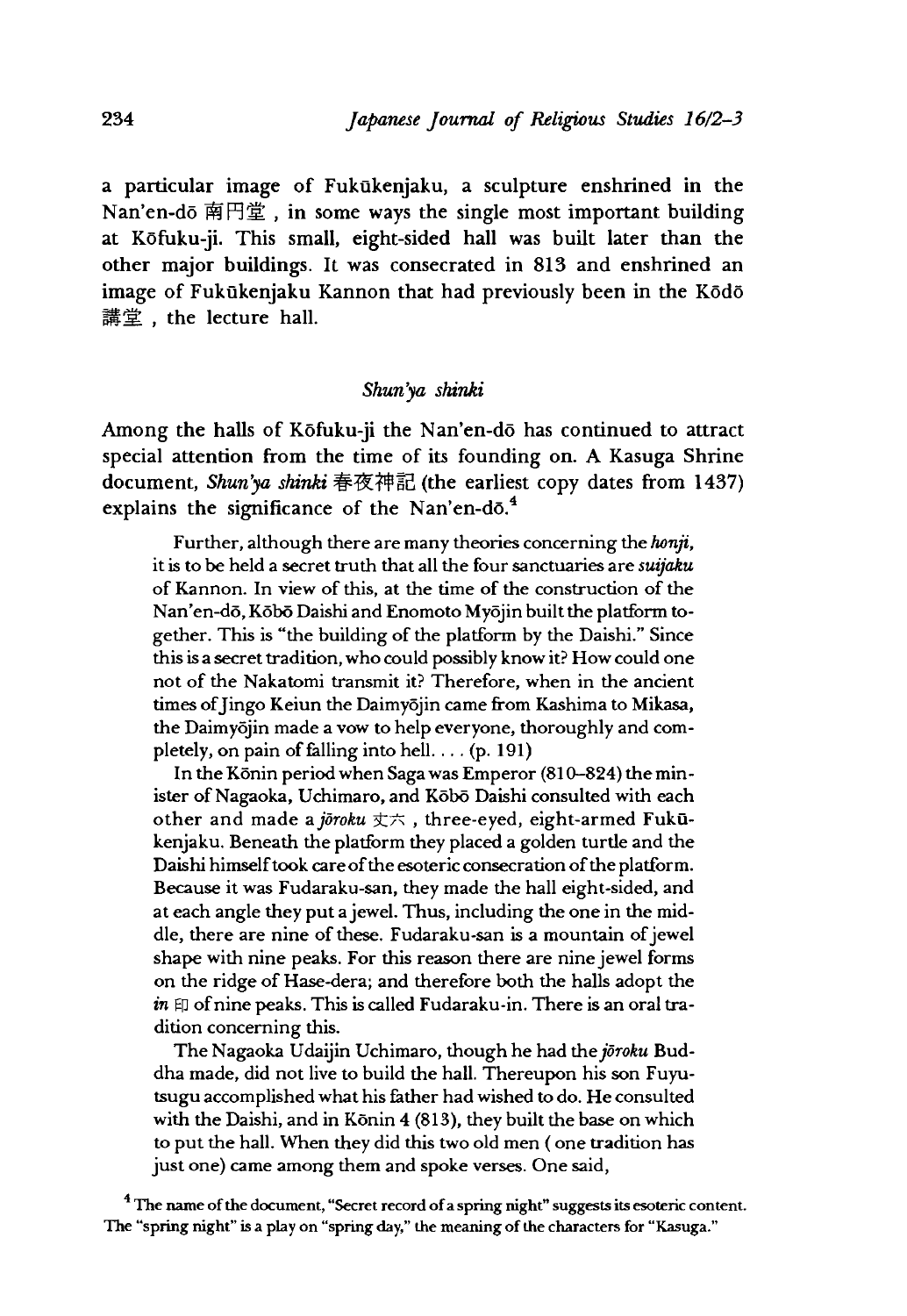| A hall has been built                                       | Fudaraku no        |
|-------------------------------------------------------------|--------------------|
| on the southern shore                                       | minami no kishi ni |
| of Fudaraku:                                                | Dō tatete          |
| the wisteria waves of the north                             | kita no fujinami   |
| flourish even now.                                          | ima zo sakayuru    |
| That was Isagawa Daimyōjin. Another was Enomoto and he said |                    |
| The Lord of Fudaraku                                        | Futaranushi        |

| THE LOTU OF FUGH AND             | r utal allusill   |
|----------------------------------|-------------------|
| has his home                     | minami no kata ni |
| in the south.                    | iei shitsu        |
| Even now they flourish           | ima zo sakaen     |
| the wisteria waves of the north! | kita no fujinami  |

Then they left. They said what they did because on Fudaraku-san the wisteria blooms profusely in all four seasons and because this hall is a transfer of that Mountain. "Kita no fujinami" (the wisteria waves of the north) means that among the four houses the North is especially flourishing and that on the day of dedication of this hall a full six Minamoto died. For this reason, on a day when there is an imperial progress to the Nan'en-do the Minamoto do not go into the hall. Over his left shoulder Fukūkenjaku wears a deer skin and when Takemikazuchi came to the forest of Mikasa he rode a Kasuga deer. Thus there is a deep connection there.

This hall was built in the southwest part of Kofuku-ji looking over the pond to the south. When waves rise on the pond they are like the waves on the Southern Ocean. Fukukenjaku is enshrined in the southwest corner ofMakaraita in South India, and he sweeps away all demon disasters so that the realm is at peace and the people prosperous. From this example the hall was built according to the instructions of Kobo Daishi. Therefore, even though the Fujiwara clan was small, since the dedication of this hall, they have prospered. . . . (pp. 193-194)

This text appears to be a compilation of various writings about the Nan'en'd5. As it continues it says more about the identity of the Fukūkenjaku of the Nan'en-dō with Kasuga Daimyōjin. The deities of Kasuga are "only one, a single body divided; and all are without distinction from one another. Therefore, the *honzon* 本尊 of the Nan'en-dō is the *honji* of Kasuga Daimyōjin." (p. 195) This particular thought is not novel, but it is certainly clearly stated (Kawamura 1981, p. 92).5

The other reasons commonly given for the choice of Fukūkenjaku include the presence of wisteria, the *fuji* of Fujiwara 藤原, on Fudaraku. Although there are references to a white flower on

<sup>&</sup>lt;sup>5</sup> KAWAMURA quotes passages from *Den reki* and *Gyokuyo* which show the close connection of Kasuga and Fukūkenjaku and the Nan'en-dō.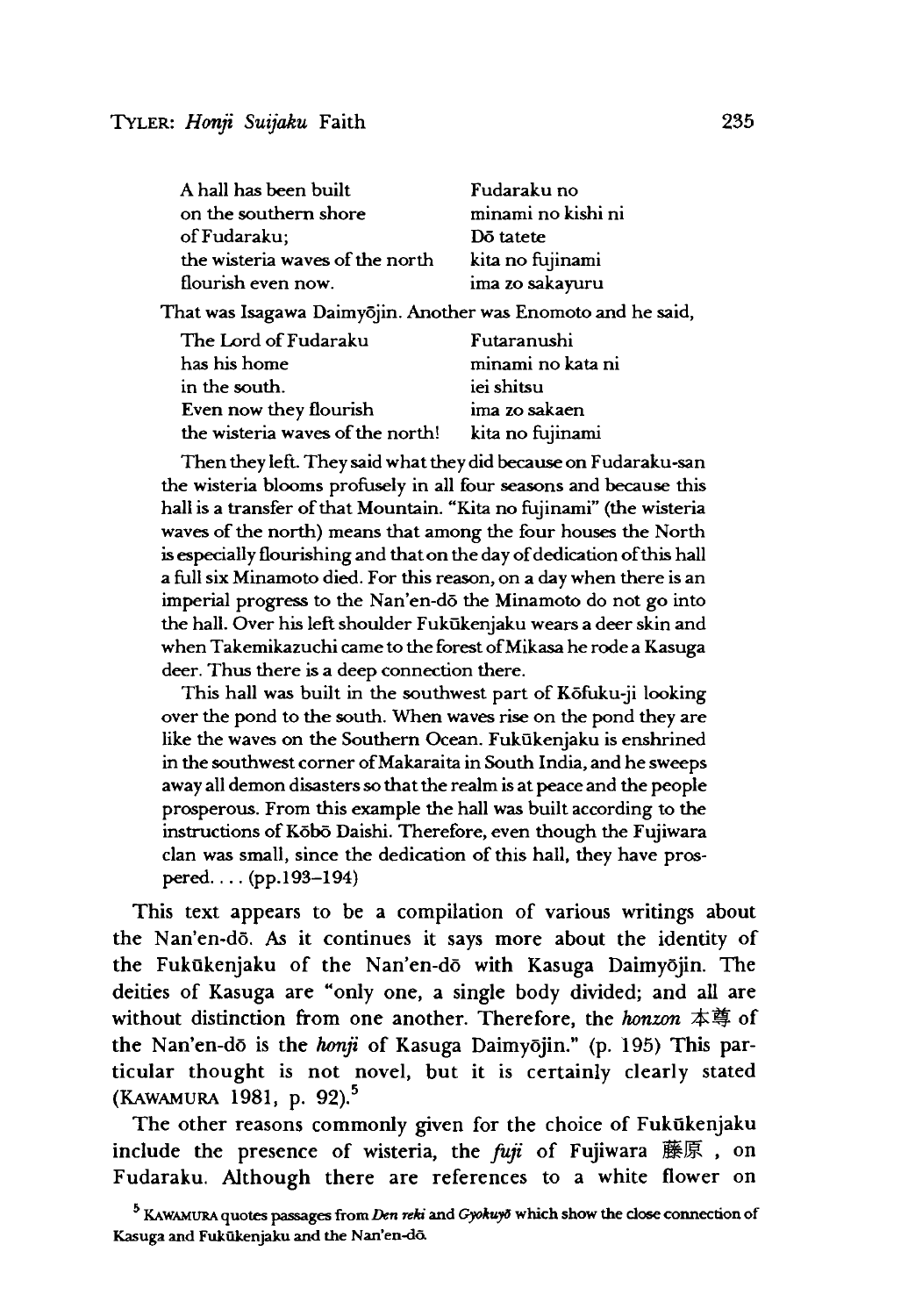Fudaraku in texts, there are to my knowledge none to wisteria. However, wisteria definitely appears on Fudaraku in Japanese paintings. The effect of this on people's understanding was rather like going to a place where you had never been and finding an empty house with your own name on the doorplate—it must be yours. Another reason for the connection of Fukūkenjaku with Takemikazuchi is that, while Takemikazuchi's vehicle is a deer, Fukūkenjaku wears a deer skin *kesa* 袈裟 which shows that he loves the Fujiwara and cares for them as a mother deer cares for her fawn. Interestingly, the Nan^n-do image does not have a deer skin *kesa* (technically it should be an antelope skin), leaving open the possibility that the image was dressed and wore an actual deer skin.

Although these reasons —the wisteria, the deer—seem oddly insufficient, in fact they should explain Fukūkenjaku's relationship with Kasuga. One conclusion possible from the available evidence is that the deer was the totemic animal of the Fujiwara. Takemikazuchi and the deer are, for all intents and purposes, the same deity. Although the Fujiwara, as Nakatomi, claimed Ame-no-koyane as their clan ancestor, they must also have claimed Takemikazuchi as a special patron. Ame-no-koyane too is linked with the deer, as used in divination, over which he and his descendants had authority. Very early, Fukūkenjaku must have been identified with Kasuga and particularly with Takemikazuchi. The antelope skin *kesa* of Fukūkenjaku became a symbol of the exclusive, maternal love held by the Kasuga deity for the Fujiwara.

The legend that six Minamoto died on the day of the consecration of the Nan\*en-do is too comical to take seriously, but the legend was a measure of the magical protection that Fukūkenjaku conferred on the family.

Kōfuku-ji, as a clan temple, and Kasuga, as a clan shrine, promised something special to the Fujiwara. Their preferment and the success of their aftairs rested upon the favor of the deity of Kasuga and upon the prayers of Kofuku-ji. The curse of the deity was no light matter, nor was his blessing. $6$  Even if the clan member was not

<sup>&</sup>lt;sup>6</sup> The deity was believed capable of making someone very ill or very fortunate. In *Kasuga* Gongen reigen ki, scroll 3, the regent Tadazane was made quite ill and the healer he brought in was unable to cure him. Finally the healer apologized for even trying since he had come to understand that the sickness was the curse of the Kasuga deity. Tadazane figured out how he had displeased the deity and remedied the matter. On the other hand, the deity was able to have someone promoted or reappointed to office, as in *Kasuga Gongen reigen ki,* scroll 4.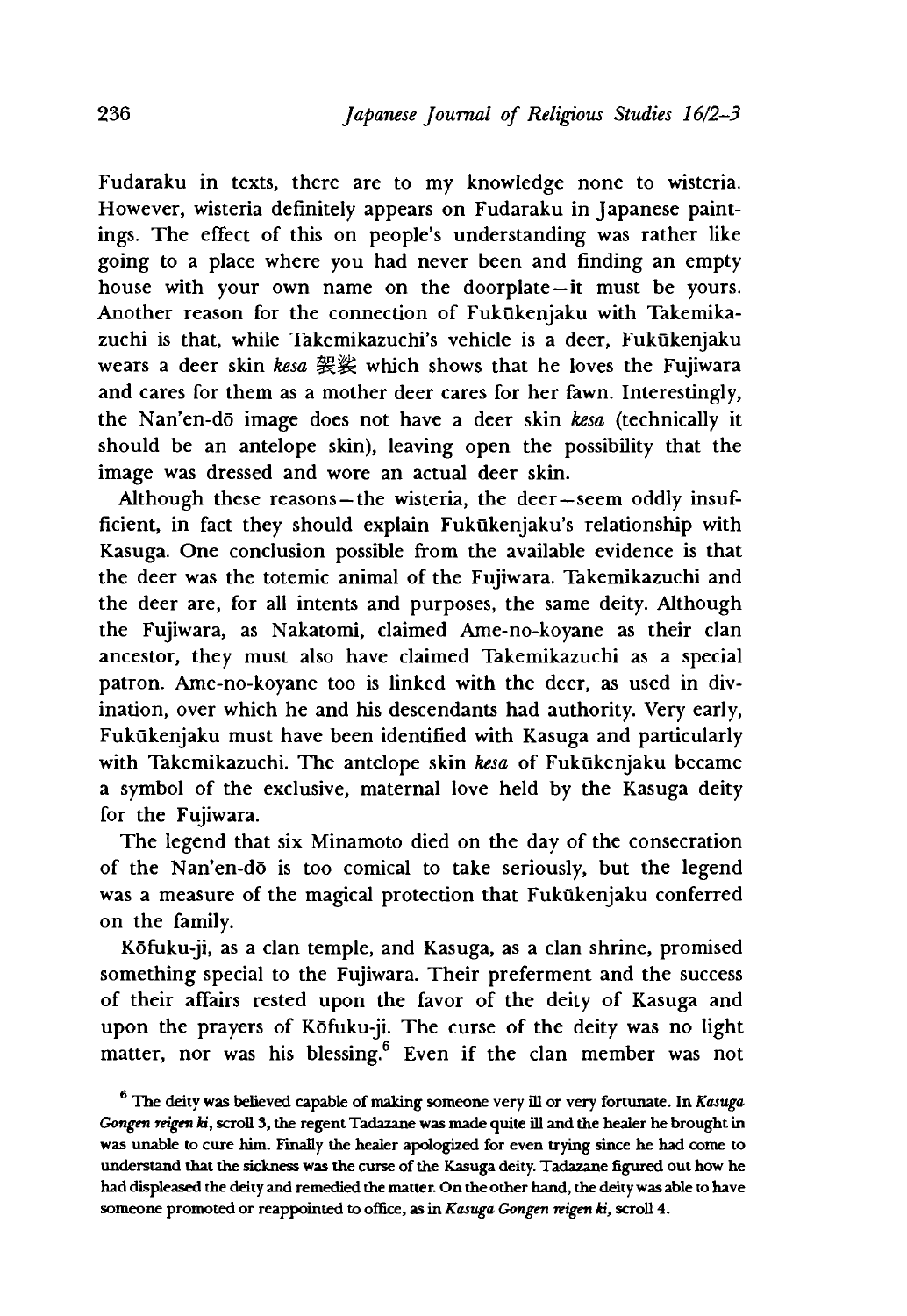praying for practical personal advantage, but for the enlightenment of all sentient beings, a grace was assumed to flow from ceremonies at Kasuga and Kōfuku-ji and to help the family. Patronage of Kofuku-ji and Kasuga gave the Fujiwara an in with heaven. Their fate was tied to Kofuku-ji and to Kasuga. It was particularly tied to Takemikazuchi and his *honji* Fukūkenjaku.

 $\lambda$ 

## Honji suijaku

The main sign of *honji suijaku* is the identification of kami with buddhas. *Honji suijaku* is based on an extremely simple concept: that one being may be the incarnation or emanation of another. Treating deities of different religious systems in this way is a natural way of reconciling the existence of different systems.

As is well known, when Buddhism arrived in Japan it already had much experience in dealing with local cults. Although Buddhism proscribes the worship of non-Buddhist gods, from the earliest times it had worked out ways in which such non-Buddhist gods could be converted and brought into the Buddhist fold. Thus Indra and Brahma minister to the newborn Buddha; and in art, figures similar to these gods stand to either side of early figures of the Buddha, holding vajra and lotus, and serve as prototypes for the bodhisattvas. In China, Buddhism was taught using Taoist terminology. In Japan we know little about the way in which Buddhist teachers first explained their ideas or about the position they first gave to the kami, however there was at least one *jingūji* 神宮寺, a temple which served a Shinto shrine, by the late seventh century (Tsuji 1944, p. 439). By the end of the eighth century sutras were read for the kami, and shrines were assigned monks and temples to pray for the kami.

There is some disagreement about the speed with which kami came to be known as Buddhist deities. The majority opinion is like that of Tsuji Zennosuke, who traces slow changes of thought about the kami from the eighth to the twelfth century (Tsuji 1944, pp. 437-489). First, the kami were suffering beings who wanted to hear the Buddhist teachings. They protected the Buddhist teachings and became bodhisattvas. Finally they were seen as the forms the Buddhas and bodhisattvas took in the land of Japan. Tsuji's account is conservative. For example, although he notes that the word *suijaku* is used for the kami of Kamo 加茂 and Kasuga in 859, he does not find that this indicates a concept of continuity between the buddhas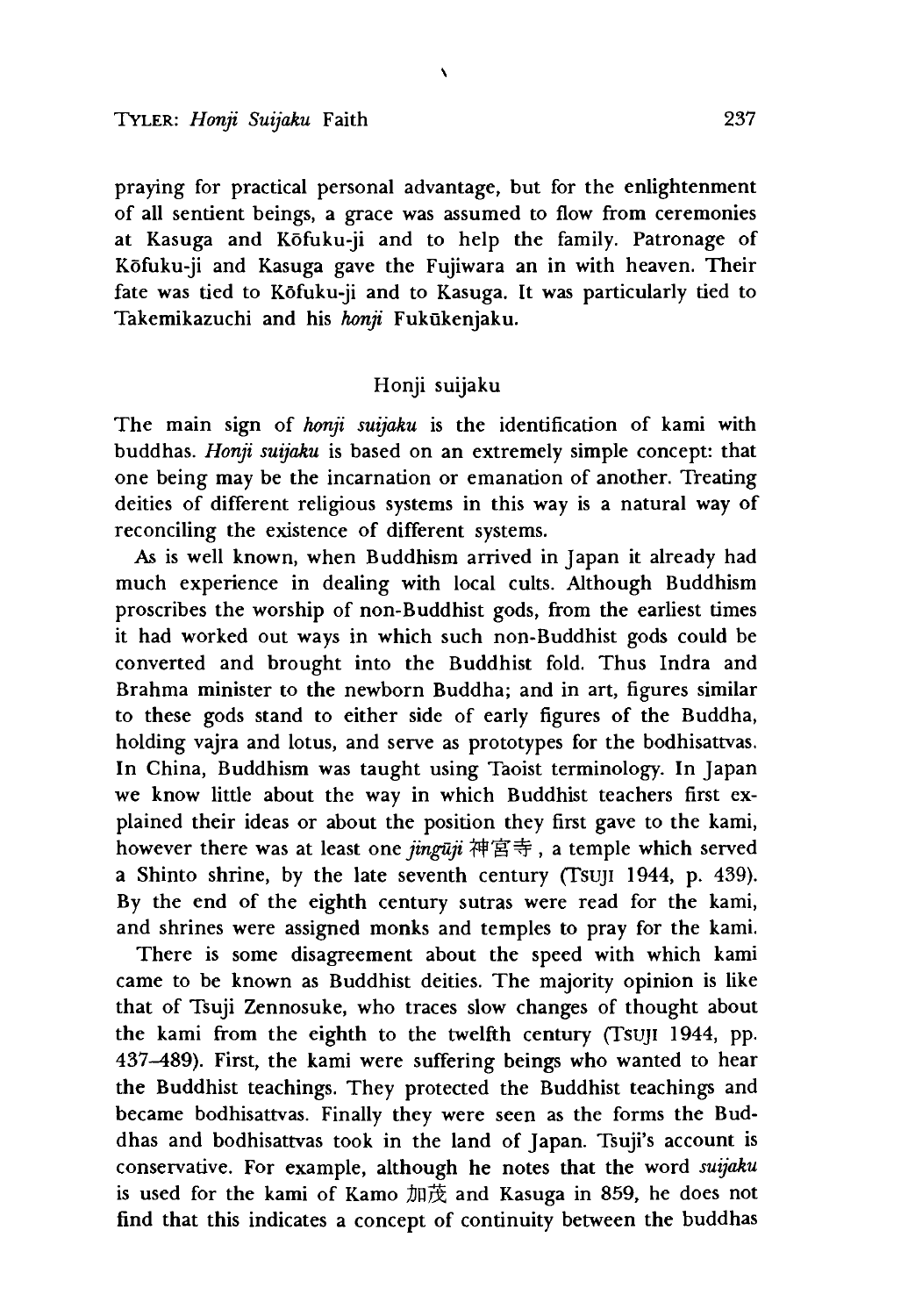and the kami (Tsuji 1944, p. 453). Although he writes that in a 937 (Johei 7) document the continuity of the buddhas as *honjt* and the kami as *suijaku* is apparent, he still waits until the early twelfth century to find firm attribution of Buddhist identities to kami (Tsuji 1944, pp. 460-461). He does argue that the beginning of *honji suijaku* thinking, which he places in mid-Heian, shows that Japanese thought and culture were becoming independent (Tsuji 1944, pp. 458).

Some scholars, however, obviously find it difficult to accept the idea that the apparently rather simple process of identifying the kami with buddhas took four centuries (for example, Nagashima 1944, pp. 70-77).1 agree with these scholars and will give reasons below.

There is no disagreement that by the late twelfth century, the idea of the essential identity of the kami and buddhas is an accepted fact, which appears quite commonly; and that the idea of the essential identity of the kami and buddhas does not appear commonly before the early twelfth century.

I would like to suggest that: 1) the kami had Buddhist identities very early in Buddhist temples associated with shrines; 2) full acceptance of the idea of the kami as buddhas came in the twelfth century because it was in the late eleventh and early twelfth century that the power of the Buddhist temples reached their peak; and 3) the idea of the identity of the kami and the buddhas was particularly successful, and openly expressed, when the kami were portrayed as able to offer enlightenment and salvation, particularly, salvation from hell and rebirth in paradise.

One of the confusing things about the lists of correspondences of kami and their Buddhist identities, their *honji,* is that there are often several *honji* for one kami. The idea that there was one precise correspondence of kami and buddha is a myth. If this is a sign of the full development of *honji suijaku,* then *honji suijaku* never developed fully. Not only were each of the kami at Kasuga capable of having several identities at the same time, but Kasuga Daimyojin as a grand whole could have any one of those identities or a number of others. When and how and why were these identifications made? Certainly they were based on dreams and visions which gave them authenticity, but why were the visions and dreams of these particular deities? How old are the identifications?

For the sake of argument, I would like to suggest that some identifications of kami and Buddhist figures were made very early,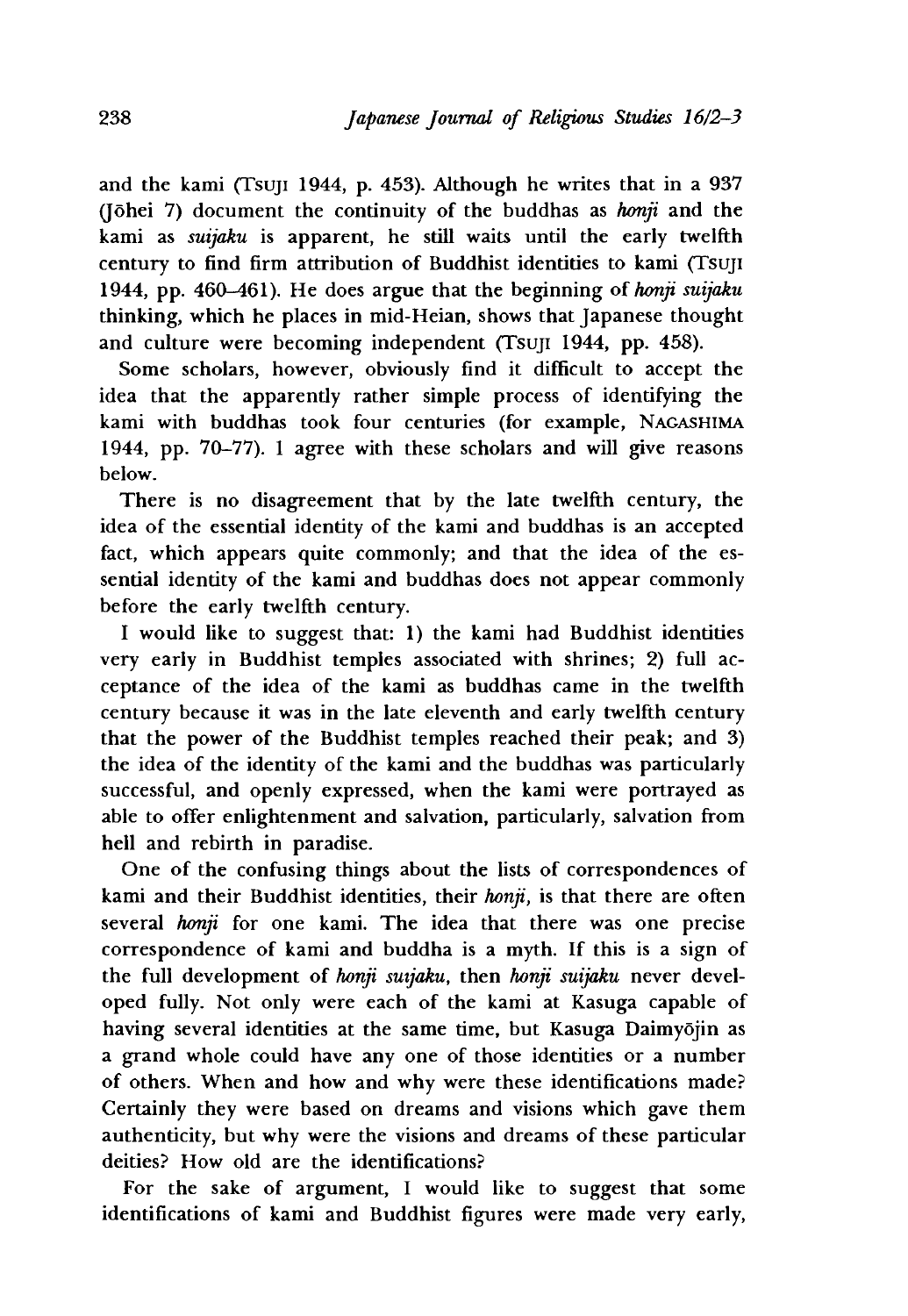and that, for example, the connection of the first sanctuary at Kasuga, Takemikazuchi, with Fukūkenjaku dates from before the consecration of the Nan'en-do in 813.

The earliest account of the making of an image of a kami is from an 801 compilation, *Tado Jingūji garan shizaichō* 多度神宮寺伽藍資材帳 and refers to an incident which occurred in 763 (KANDA 1985, pp. 11-12; SHIMIZU 1983, p. 2). At that time a Buddhist monk made an image of Amida and practiced. An oracle said that the nearby kami of Tado wanted to leave Shinto and take refuge in Buddhism. The monk put up a small temple, enshrined an image, and called it Tado Daibosatsu. This temple was the *jingujt.* Although it has generally been assumed that this image showed the Shinto form of the kami, in a 1983 article Shimizu Zenzo suggests that the sculpture was Buddhist in form, since it was clearly in a Buddhist hall and it is widely accepted that sculptures in shrines would have shown the Shinto forms of the kami, while *jinguji* would have held the Buddhist forms of the kami. He also wonders whether the image enshrined was actually the Amida the Buddhist monk had already made, and whether this Amida was then the *honji butsu* of Tado. He suggests that images already in *jinguji* may have determined the choice of Buddhist identities for the kami. This seems very likely. He also remarks that most late ninth and early tenth century *honji butsu* are Yakushi, which accords with a widespread cult of this deity from mid-Nara on as the most actively helpful Buddhist figure. Thus Amida was a less likely though possible *honjt butsu;* there are some early *honji butsu* who were not Yakushi (SHIMIZU 1983, pp. 2-4).

A temple like Kōfuku-ji was rather more than a *jingūji* for Kasuga, but perhaps something similar to what happened at Tado happened at Kofuku-ji. After all, the temple and shrine had an implicit parallel relationship as the clan temple and clan shrine of the Fujiwara. There are two different stories about the making of the Fukūkenjaku Kannon in the Nan\*en-do at Kofuku-ji. The more plausible is that it was made in around 745 for the Kōdō, the lecture hall, and moved to the Nan\*en-do in 813 *(K ofu ku-j i engi*,in *Dainihon bukkyd zensho,* vol. 84, doc. 668, p. 238).<sup>7</sup> If this story is correct, and the image of Fukūkenjaku was in the Kōdō, why was it moved to the Nan'en-dō and why did it receive so much special attention? Is it not possible that a monk was practicing in front of the image and received an

 $7$  There is another story which puts the making of the sculpture near 813, but Fukukenjaku was a more popular deity in the 740's than in the early 9th c.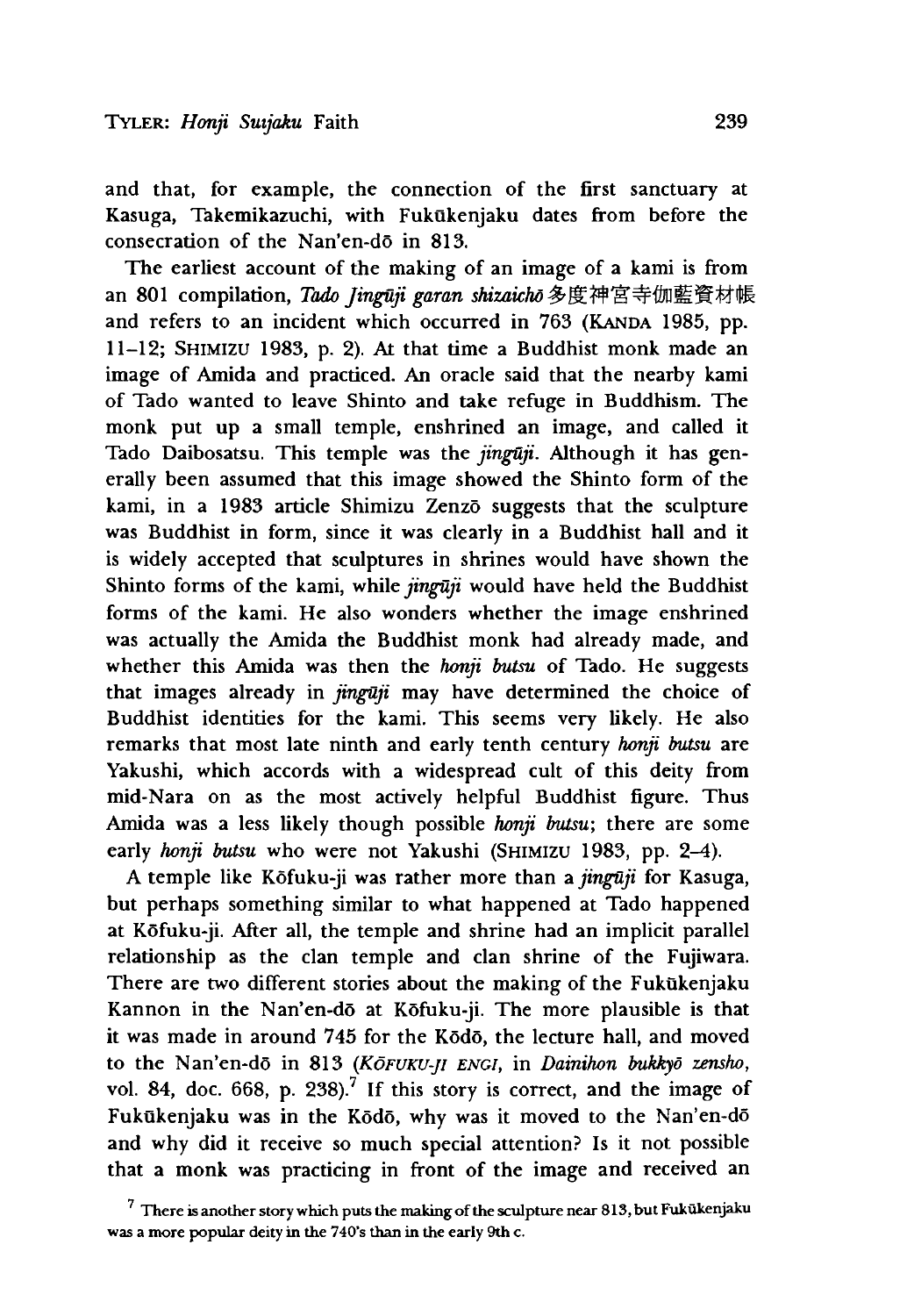oracle from the deity of Kasuga, perhaps stressing his desire to hear the Buddhist teachings? If monks were donated to pray for kami, what would they have prayed to? How would they have been successful in their prayers without some appearance or word from the deity in response? If this happened, the link between the Kasuga kami and Fukūkenjaku would have been made automatically. By 813, sufficient evidence would have accumulated to make it desirable to enshrine the Fukūkenjaku image, with its special connection with Kasuga, in a new building. The same process could have been occurring with other images, such as the Shaka of the Central Kondō, the Miroku of the Hoku'en-dō 北 円堂, the Yakushi of the East Kondō 東金堂, and so on. The connection of the kami with particular images of the Buddhist deities is well supported by Kamakura and Muromachi documents, paintings and sculptures. Connections of the halls and images (and their kami forms) with Fujiwara ancestors are also possible. However, in most cases, it does not seem that the dedications were followed by recorded activity which clearly links a particular family member with the deity.

It seems likely that there were many competing identities for the kami and that precise identifications, of Miroku and Yakushi with the second sanctuary, for example, were worked out as time went on. This process was never really finished. Since the kami are usually vague in identity, there must have been only rare cases when there was an obvious link between a kami and a buddha such as the rather slender link which tied Fukūkenjaku and the deity of the first sanctuary at Kasuga. Takemikazuchi is intimately linked with the deer, for he rode a deer to Kasuga and the deer is his sacred animal, while Fukūkenjaku wears a deer skin *kesa*. The link between Takemikazuchi and Shaka would seem to be just as reasonable, since Shaka preached in the deer park, but neither this reason nor any other is given for this identification.

The Fujiwara treated the Nan'en-dō Fukūkenjaku as a form of their *ujigami* 氏 神 . There are many examples of Fujiwara devotion to Fukūkenjaku as the *honji* of the Kasuga kami. As recorded in his diary *Den reki*, Eikyū 1 (1113) 7. 10, Fujiwara Tadazane 忠実 (1078-1162) was offering a pagoda to Kasuga Shrine. On the fifth of the month Tadazane had sent his son Tadamichi 忠通 to Kasuga Shrine to pray for the coming erection of the heart pillar. On the tenth the heart pillar was put up. Tadazane again sent Tadamichi. On that day he says that there had been a "shaking" when offerings had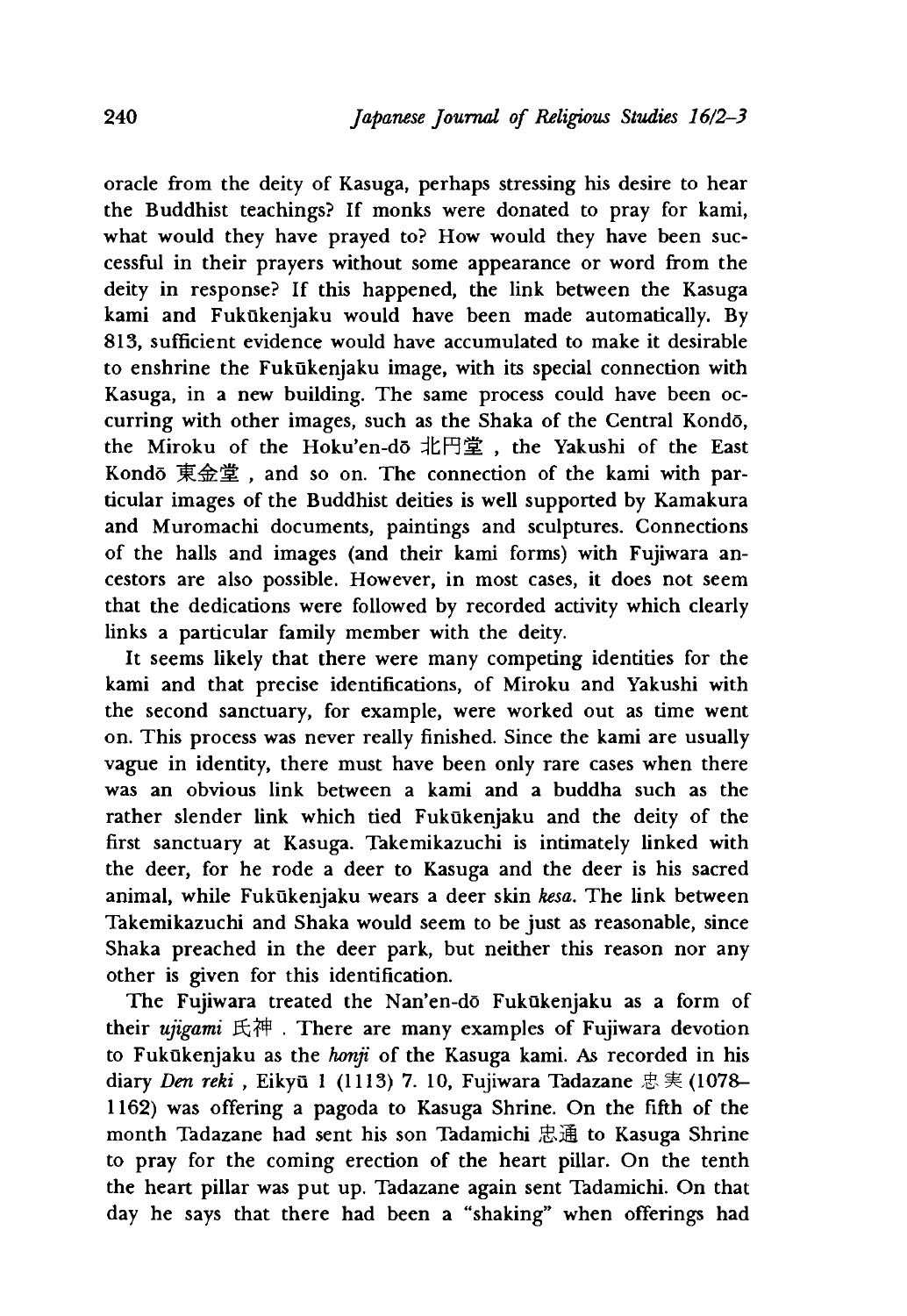been made on the fifth and that therefore he was having a painting of Fukukenjaku dedicated and also copying out the *Fvkukenjaku-kyo* 不空絹索経(probably a short version of the text, such as the *Fukukenjaku-jinshushin-gyd* 神咒心経) . He was offering the painting to Kasuga but was having a monk dedicate it. He had divination performed by a yin-yang master on the fifteenth and finally had divination performed with the hexagrams and found that the shaking was because the Daimyojin was happy. Thus it was a good omen.

This is an interesting account because it so clearly shows the identity of the Daimyojin with the Fujiwara *ujigami* as well as illustrating the degree to which Tadazane, a fairly suspicious man, covered all his religious bases.

Special concern with the images known as *honji butsu* of Kasuga would have benefited the monks, giving their temple added importance and influence with the Fujiwara at court. It also seems possible that although monks were donated to shrines along with *jinguji* and images, they were not, at an early time, allowed free access to the shrines because of fears of pollution. And, if they were allowed to read sutras for the kami in a special pavilion, they may not, as good Buddhists, have been allowed to pray to the kami. However, it is likely that they would have been allowed to pray to a kami installed as a protector of their temple on their temple grounds, and they would have been allowed to pray to a *honji butsu.* They would thus have had political and religious reasons to identify the kami with Buddhist deities at an early time.

NAGASHIMA Fukutarō has suggested that the Kōfuku-ji monks were not allowed to participate in the Kasuga Festival and that the Wakamiya Shrine was established at Kasuga by Kofuku-ji in order to strengthen the temple's hold on Kasuga Shrine. Kofuku-ji made the Wakamiya Festival, the *onmatsuri,* which began the year after the deity was moved to his own shrine in 1135, the festival of Yamato Province, which it controlled by this time. If the monks were not allowed access to the Kasuga Festival in the twelfth century, their situation must have been at least as difficult in the ninth century (1959, p. 9; MIYAI 1978, pp. 90-91).<sup>8</sup>

In its struggles for power with the government, Kofuku-ji used the threat of the displeasure of the Kasuga deity. By ignoring the

<sup>&</sup>lt;sup>8</sup> Miyai quotes *Den reki* for Kōwa 2 (1100) 2.10, which says that the purification for the Kasuga festival required that Tadazane avoid Buddhist monks and nuns; and Kajo 1(1106) 2. I, which says that monks and nuns could not come to the Kasuga festival.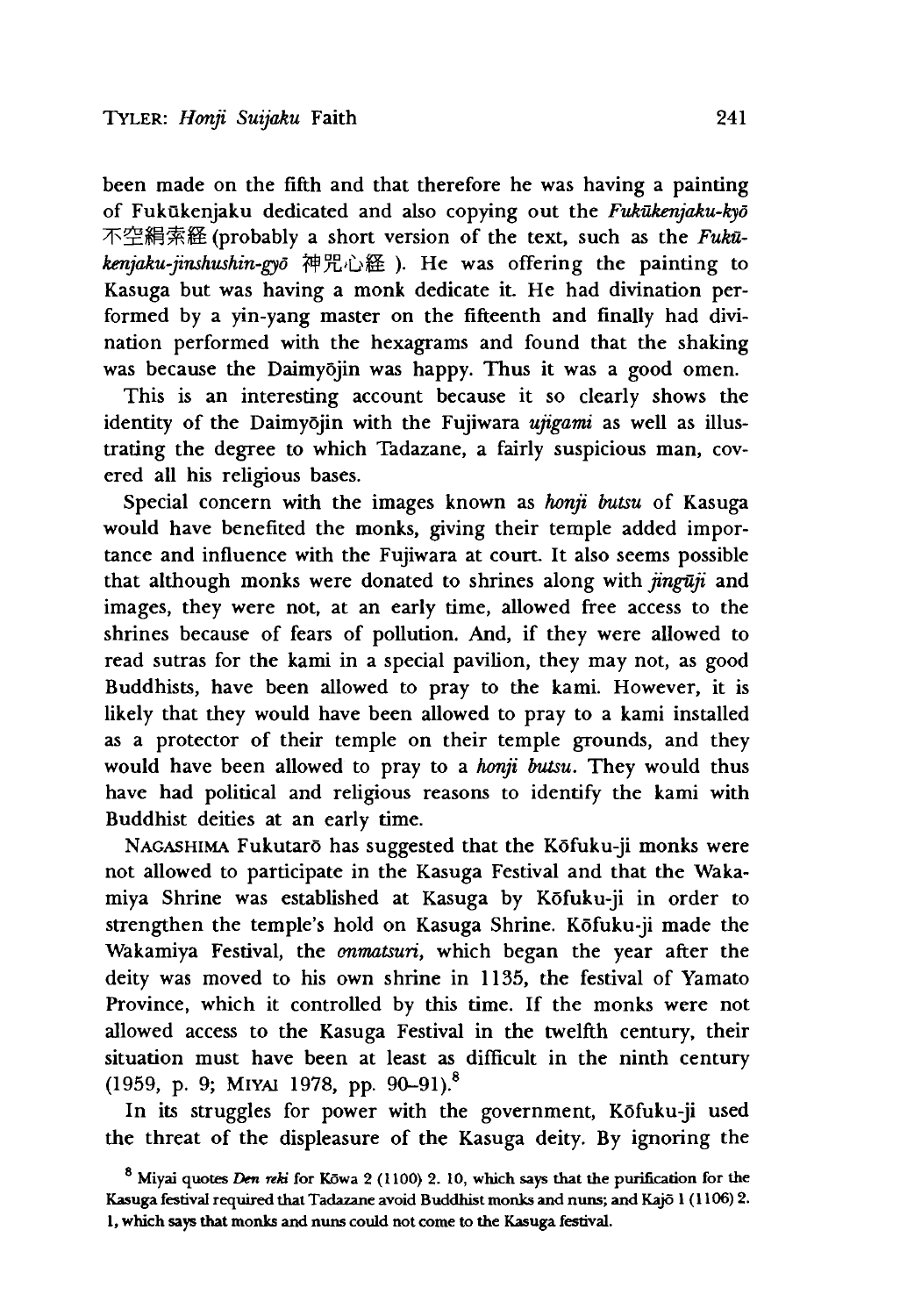displeasure of the god, the nobles risked bad luck, sickness and death. By the time the power of the temple monks reached a decisive point in the closing years of the eleventh century, the higher ranking monks of Kofuku-ji were the sons of high ranking nobles. The temple had an army, extensive land holdings, high income, and power to rule the province of Yamato.

It is in the early years of the twelfth century that the kami begin to appear in records commonly as the manifestations of particular buddhas. This may have been a result of the power of the temples to press their ideas more effectively and thus to gain still more control over the power felt to lie in the kami. Perhaps then, when the men in major temples and the men in the capital were close relatives, ideas and practices familiar in the temples became widely known outside. The paintings called Kasuga mandala, for example, were probably used at Kōfuku-ji before they were used by the aristocracy. In 1184, Kujō Kanezane 九条兼実 (1149-1207) recorded his devotions before a painting of the scenery of Kasuga Shrine. He had received the painting and, presumably, instructions on its use, from his brother Shin'en 信円 (1153-1224), abbot of Kōfuku-ji.

The magic of *honji suijaku* in the twelfth century was that the kami were able to offer salvation. All that the kami were normally concerned with, even mundane interest in the promotion of devoted clan members, was given greater dignity as the skillful means of a Buddha dedicated to the eventual enlightenment of all beings. The great devotees of Kasuga – Kanezane, Gedatsu and Myoe 明恵 (1103– 1232)—were not "Shintoists," but practicing Buddhists, who, by including the kami in their devotions, gave the kami a greater range of power within their essentially Buddhist practice.

This was a continuation of a natural process of extending the Buddha nature to all things. Adding Shinto to Japanese Buddhism as it was already practiced meant adding another level of access to the Buddhist teachings and to the Buddhist goals of enlightenment and rebirth in paradise. If you were able to manage almost nothing, still, surely you could manage contact with the lowest rung on the ladder of access, the kami, and in this way actually make contact with the Buddhist pantheon. Buddhism extended more deeply into the world, gaining even greater intimacy with the people, and this world was offered a new grace: Buddhism was not somehow made worldly in the process.

Minor conflict had existed between Buddhist and Shinto require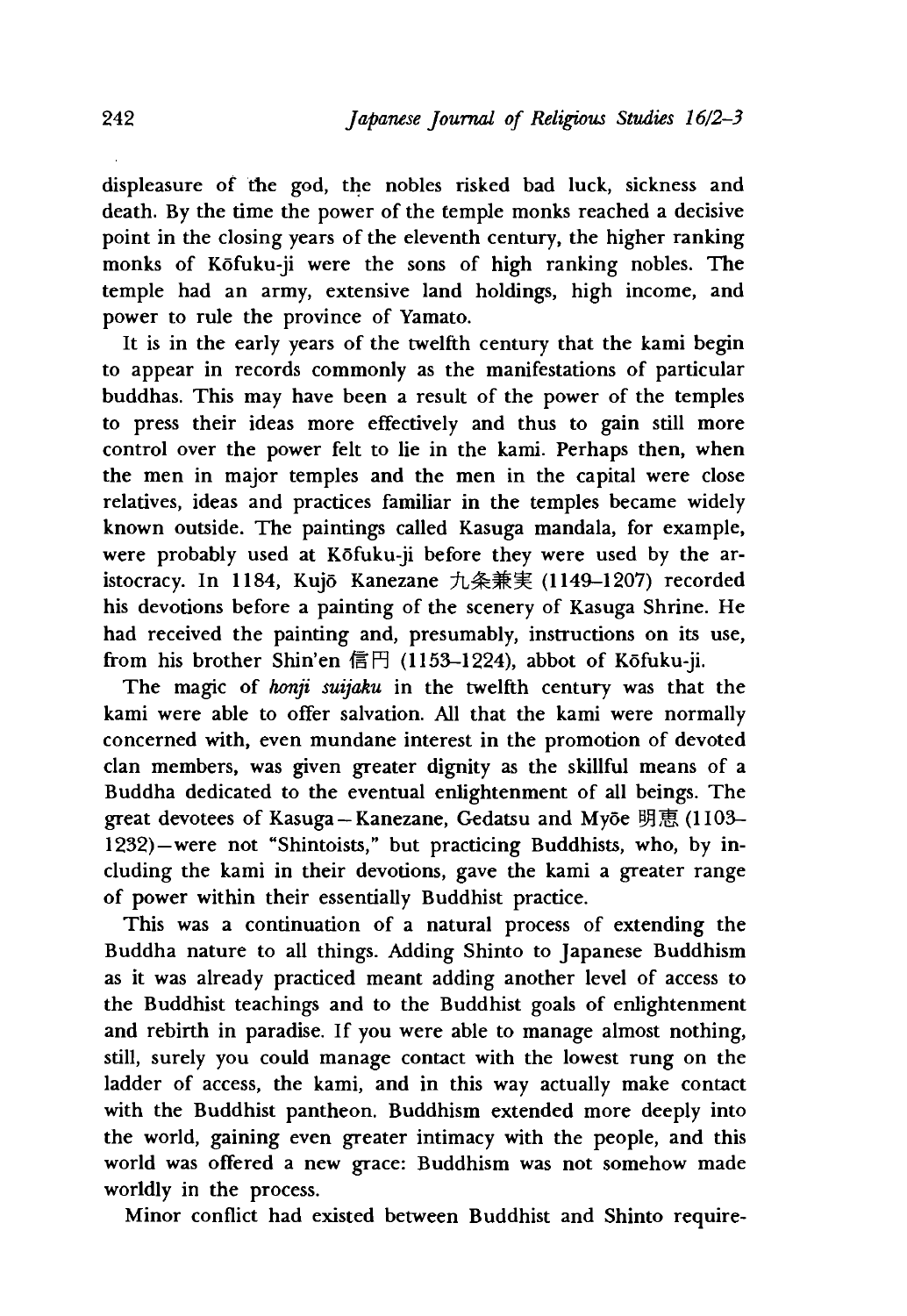ments. Buddhist practice was considered wrong in certain Shinto settings, while the exclusive worship of kami could be considered wrong from a Buddhist viewpoint. Both the Ise and the Kamo priestesses in *Genji monogatari* needed to atone for the sin of having avoided anything Buddhist during their shrine service (SEIDENsticker 1978, pp. 359, 619).

Conflict between what was proper behavior toward the kami and toward the buddhas did not go away when the kami were seen as the manifestations of the buddhas. Until the Meiji period the tension between Buddhism and Shinto did not surface in religious persecutions such as those in China. However, in earlier times friction between the religions did exist. The story told in *Kasuga Gongen* reigen ki, scroll 10, of a Kōfuku-ji abbot forbidding music at Kasuga Shrine is a small example. The music disturbed his meditation and he had the will and the power to stop it. When the deity rebuked him, music which was proper to a shrine, if not to a meditation hall, sounded again at Kasuga.

There are also many instances of small disagreements over rituals and precedence that make it clear that the affairs of kami and buddhas were in certain realms to be kept distinct. An instance of such disagreement appears in the diary of Retired Emperor Hanazono, *Hanazono-in shinki* 花園院宸記, for the twenty-fifth of the twelfth month of Shōchū 2 (1325) when he was visited by Fujiwara Kiyotsune. Kiyotsune had for three or four years been imitating Shrine rites with a Kasuga mandala when he received an oracle that declared his treatment of the painting as the god of Kasuga wrong because Kiyotsune was living near a temple and because both temple monks and a layman's house were occasionally polluted. The oracle went on to say that Kiyotsune was also behaving like a monk, which was improper since he was actually a layman. Kiyotsune responded that he had been very devoted and that he was too poor to make many pilgrimages to the Shrine. He offered to move away from the temple, but the oracle told him to stop observing the Shrine rites and to put the painting away. It was at this point that he went to ask whether the Retired Emperor thought the oracle was genuine. The Emperor said yes, and that although there is at the highest level no distinction between pure and impure, in practice these distinctions do exist, and it is the kami's right to decide what they are and when they must be observed (NAGASHIMA 1944, pp. 226-227)

The religions were not entirely merged: it is only with a certain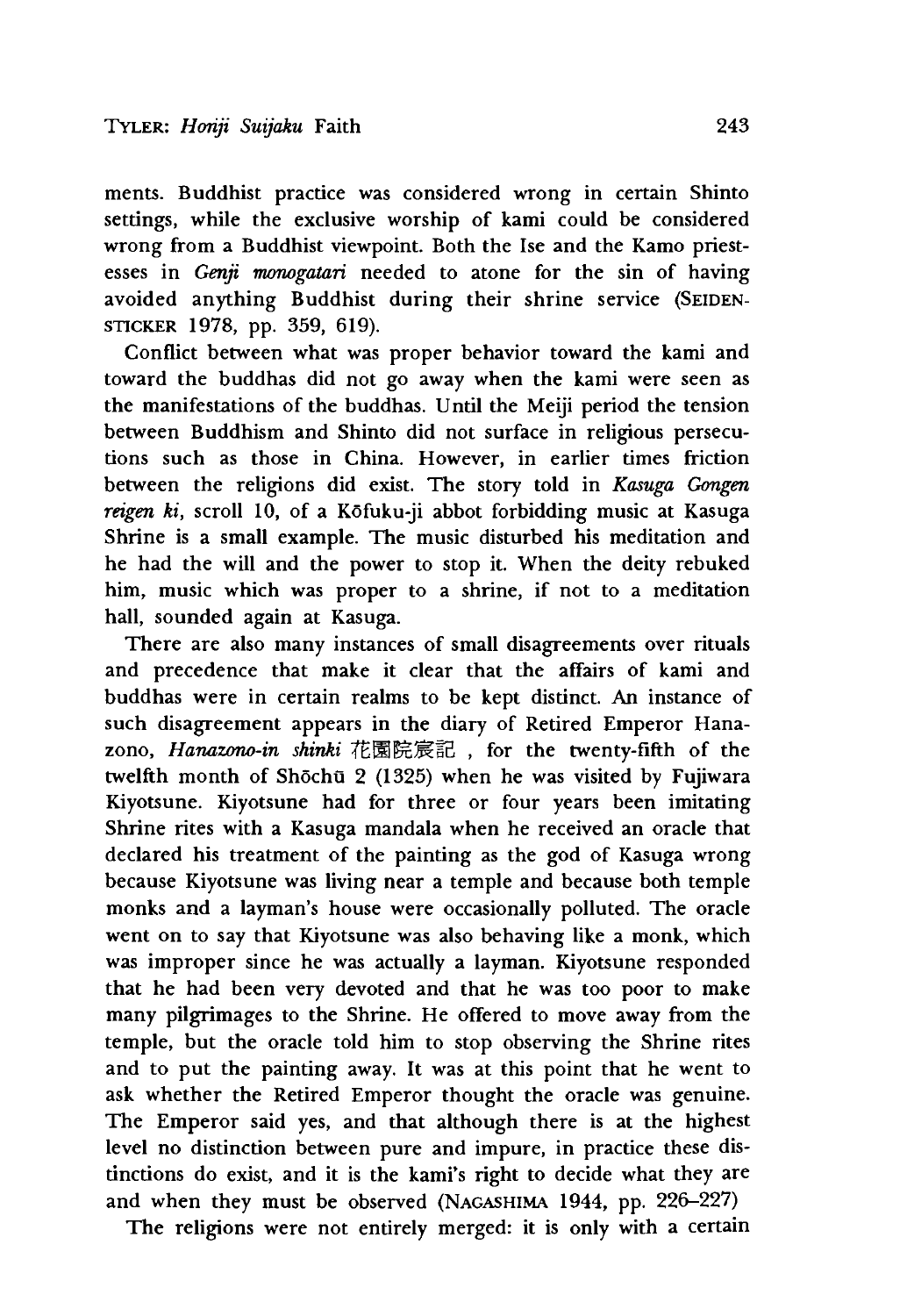amount of tension between them that their coordination would have made good soteriological sense. When,in the *Kasuga Gongen reigen ki*, scroll 8, the Daimyojin instructs a woman devotee through a medium to worship the Shaka at Saga instead of himself, there is a surprise and energy in that offer that would not exist if the gods and buddhas were flatly the same. This energy was a force in propelling the person into deeper involvement with his religion and in thus leading him to enlightenment and salvation. I believe it is an emotional use of logic (and the denial of its conventionally logical result) much like that in a Zen kōan or in other Buddhist discourse in which you are told that you are already enlightened or that samsara and nirvana are identical. The obvious answer, that you can then stop trying, is not the accurate answer. The accurate answer is to *cut through,* to accept the challenge to make an effort. In this respect, as well as in the subordination of the kami to the buddhas and in the goal of enlightenment or rebirth in paradise, *honji suijaku* is a variety of Buddhism, occurring, so to speak, in Shinto territory.

Certain distinctions between realms — of what was proper to kami and to buddhas — could be broken down, releasing considerable energy. Purity, for example, was the concern of kami, and a man was expected to be free of pollution when he participated in a Shinto ceremony. Even being in the company of monks and nuns could be considered polluting. A story in *Hosshinshu* 発心集 (early 13th c.), scroll 4, no. 10 tells of a monk who was making a series of one hundred pilgrimages from Kyoto to Hie 日吉 Shrine (TYLER 1987). On his way home on the eightieth day he took pity on a woman who had to dispose of her mother's corpse and helped her carry it. Afterwards he was sorry to have wasted eighty pilgrimages because he was now polluted. He decided to visit the shrine anyway, even though he was frightened, and was spoken to by the kami through a medium. The kami praised the monk for his kindness, and explained that pollution rules were the skillful means of a basically Buddhist deity. However, the monk was not to tell anyone lest they misunderstand and assume that the rules were unimportant. The monk was deeply moved and from then on performed acts of kindness. Thus the kami offered a special dispensation: pollution rules still ordinarily mattered, even though the kami had a Buddhist identity, but the monk was forgiven and even praised because he had "sinned" out of compassion. The monk had known that the kami was a manifestation of a buddha, but had not presumed to disregard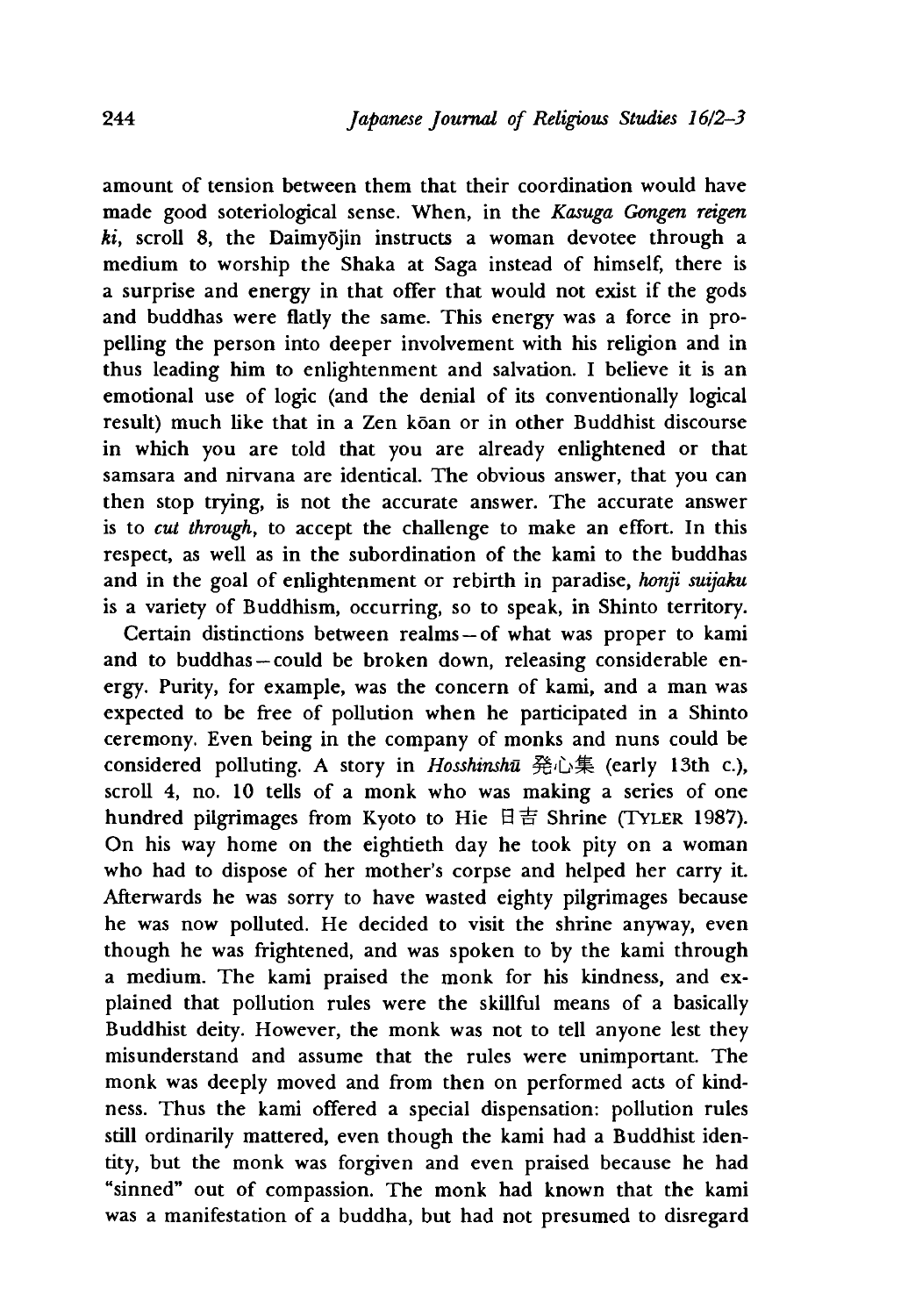his nature as a kami. It was not up to him to judge his own actions. Calling things that are obviously different the same, does not make them the same: it sets up an uneasy state which acknowledges differences at an obvious level and proclaims identity at another, normally inaccessible, level.

The circumstances of the making of one painting of the Wakamiya illustrate the character of the religious experience of the connection between the Wakamiya and Monju, and between other *suijaku* and *honji.* This painting is the frontispiece for a *Kongd-kyd* 金岡!!経 found inside a statue of Monju-riding-a-lion that was made for Kōfuku-ii. In the scroll there is a colophon which says that the Kofuku-ji monk Kyogen had a sculpture of Monju made. When it was finished, in the eighth month of 1273, he copied the sutra and placed a relic in the spindle. In another prayer written on the scroll it is recorded that before Kyogen conceived the idea of having an image made he was a devotee of Kasuga Daimyojin. When he prayed for the speedy completion of the image he dreamt that on Kasuga Plain, which was covered with blooming cherry trees, he saw a  $d\bar{o}\vec{n} \equiv \pm 7$ , a youth. So, in the fullness of his joy at the forming of this karmic relationship, he ordered a painting made (NARA KOKURITSU HAKUBUTSUKAN 1964, pp. 32-33, Plate 25; KAGEYAMA 1962, pp. 91-94).

There is no apparent relationship between the content of the sutra and its frontispiece, apart from the association of Monju with wisdom. However, the relationship of the image in the painting to that of the sculpture in which it was found is that of *suijaku* to *honji.* The monk's interest in having an image of Monju made is not said to rest on the knowledge that Monju was a *honji* of the Wakamiya, yet his dedication to the making of the image and his devotion to Kasuga were sealed by his dream. This emotional experience of benediction conferred by the vision of the Wakamiya upon Kyogen and his enterprise seems to be an essential part of the religious content of *honji suijaku* . The brightness and beauty of the landscape of this little painting, and the expressions of the figures, suggest the elation of the perception that the Daimyōjin himself is there to help Kyōgen on the path to salvation.

The Japanese had already accepted the twin practice of esoteric and exoteric Buddhism, *kenmitsu bukkyd* 顕密仏教. In the case of Kofuku-ji this meant the practice of Shingon esotericism and Hosso. At a certain point they added to this another facet which was Shinto. It seems possible that Shinto was confirmed in a sort of archaic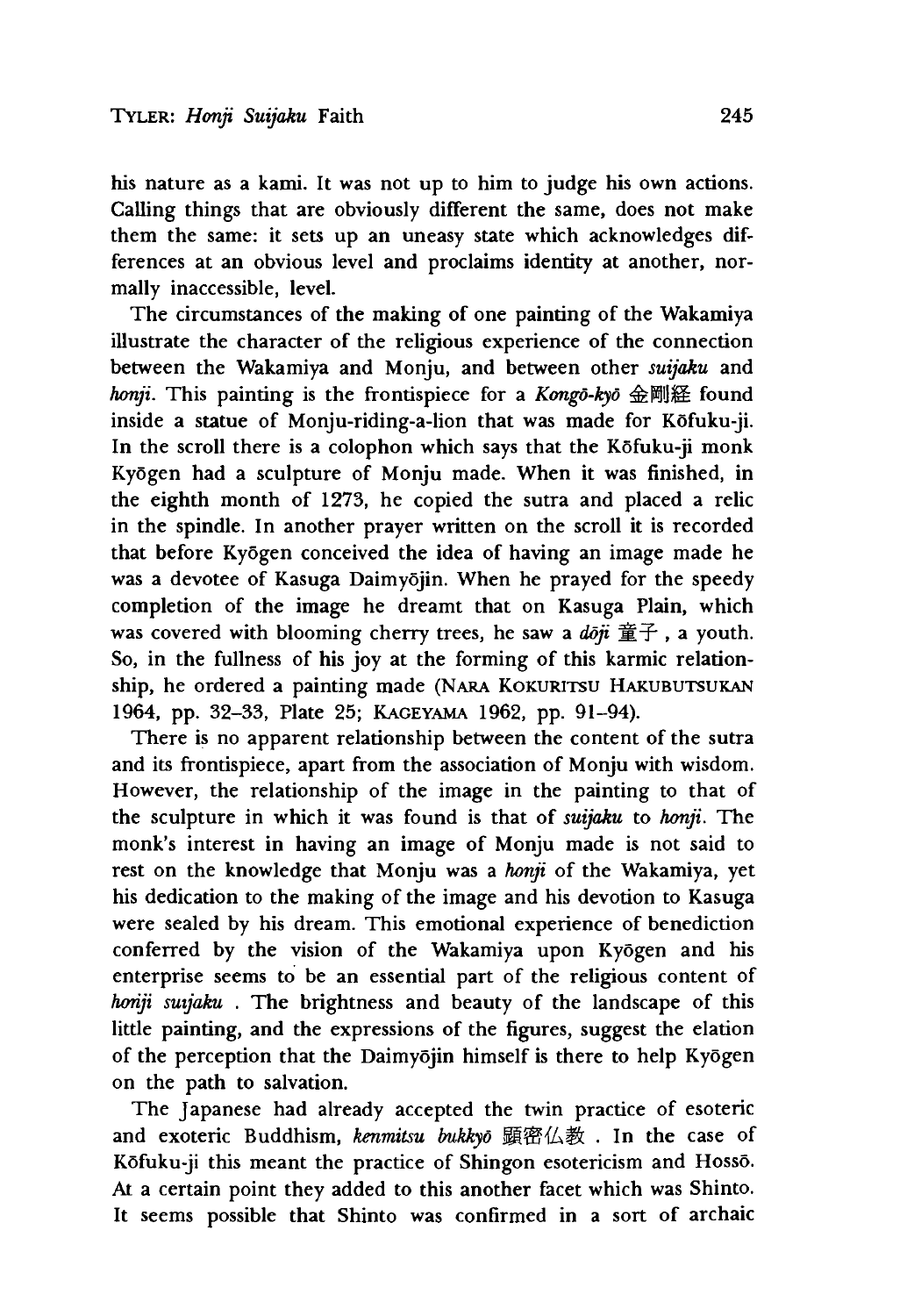simplicity precisely because this was in contrast to Buddhism. It was contrast and tension that interested people, not some mixing which deprived distinct matters of their identity. Shinto became a sort of alternate Buddhist practice, and then, gradually, *honji suijaku* became commonplace.

Adding new manifestations of Buddhist deities did not simply provide more Buddhist deities: the kami were different. They were manifestations and thus lower than the Buddhist deities. They dealt with practical matters. They were part of the land itself. And, the kami were concerned, as least as kami, with what one might call special interest groups. They were like people concerned first of all with the success of their own children and grand-children, not, like the Buddhist deities, with the salvation of all. Shinto was something that one did, with automatic obligations, according to one's birth and position. Kanezane, for example was born a Fujiwara and had, automatically, a special relationship with the Kasuga kami. Jien 慈円 (1155-1225), his brother and abbot of Mt. Hiei, formed a connection with Sanno  $\Pi$  because he entered Mt. Hiei. In return the kami took care of his own against outside forces.

With the full intermingling of Shinto with Buddhism, this concern for the welfare of a particular group against any other group was transcended. For example, Fukūkenjaku Kannon appears more often early on as a *honji butsu* of the first sanctuary at Kasuga than does Shaka, while Shaka appears more often later and is of unrivalled importance in *Kasuga Gongen reigen ki*. The donor of the *emaki*, Fujiwara Kinhira 衡平 (1264-1315), did not neglect Fukūkenjaku Kannon, so the reason was not personal devotion (KONDO 1952). The concentration on Shaka may have occurred because Fukukenjaku, with known concern for the success of the Northern house of the Fujiwara, was inappropriate as a public form of the Kasuga kami. After all, on the day of the consecration of the Nan'en-dō at least six Minamoto died! How could you present this deity as the god of Kasuga for general worship? In addition, Fukūkenjaku was not a popular deity, while worship of Shaka was part of renewed emphasis on traditional Buddhism that flourished in contrast to new teachings about the Amida *nenbutsu.* Thus, Shaka was presented as the main deity of Kasuga. In this way Buddhism gained a new degree of intimacy—Shaka was now present right at Kasuga Shrine; and a new energy derived from forcefully declaring the identity of deities who were and who remained quite obviously different. It was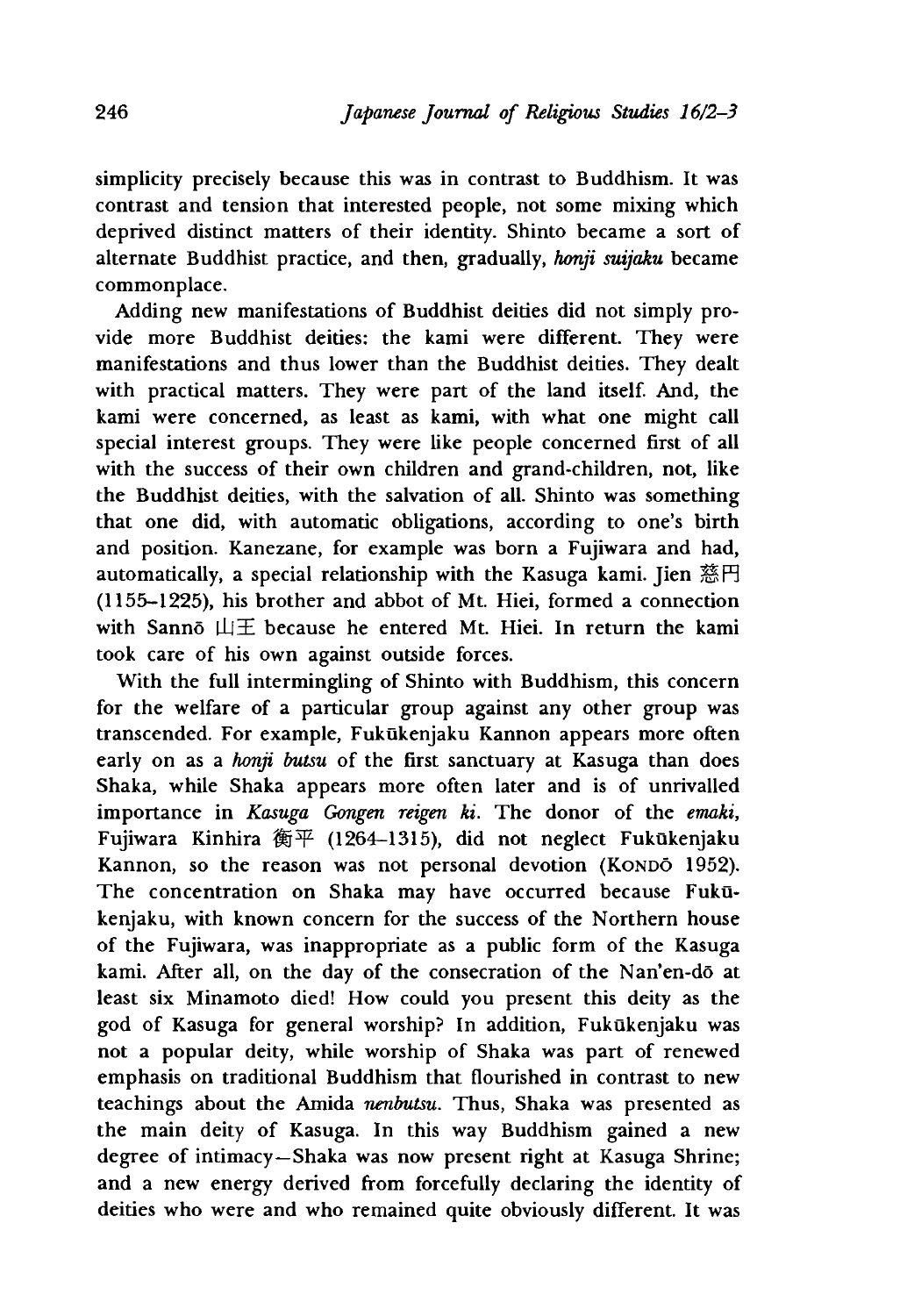some time before this declaration of identity lost its freshness and its power to challenge the mind and heart.

## REFERENCES

#### Bernbaum, Edwin

- 1980 *The Way to Shambala.* Garden City, New York: Anchor Press/Doubleday.
- *Denreki* 殿曆
- 1968 In *Dainihon kokiroku* 大日本古記録, 5 vols. Tōkyō Daigaku Shiryō Hensanjo, ed. Tokyo: Iwanami Shoten.
- GORAI Shigeru 五来 重
- 1979 Fudaraku to tokoyo 補陀落と常世. In *Zoku bukkyd to minzoku* 続仏教と民俗. Tokyo: Kadokawa Shoten.
- Grapard, Allan
- 1984 Japan's ignored cultural revolution: The separation of Shinto and Buddhist divinities in Meiji *(shimbutsu bunri)* and a case study: Tonomine. *History of Religions* 23/3:240-265.
- *Gyokuyd* 玉葉

1898-1907 Kokusho Kanko Kai, ed. Tokyo: Kokusho Kanko Kai.

- Hardacre, Helen
- 1986 Creating State Shinto: The great promulgation campaign and the new religions. *The Journal of Japanese Studies* 12/1:29 63.
- Kageyama Haruki 景山春樹
- 1962 *Shintō bijutsu no kenkyū* 神道美術の研究 . Kyoto: Shintōshi Gakkai.
- 1965 *Shinto no bijutsu* 神道の美術. Tokyo: Hanawa Shobo.
- 1973 Shinto bijutsu 神道美術. Tokyo: Yūzankaku.
- Kanda, Christine Guth
- 1985 *Shinzo: Hachiman imagery and its development.* Harvard East Asian Monographs, no. 119. Cambridge, Mass. and London: Council on East Asian Studies, Harvard University.

Kawamura Tomoyuki 川村知行

1981 Kasuga mandara no seiritsu to girei 春日曼荼維の成立と 儀 礼 *. Bijutsushi* 美術 史110/30/2:86-100.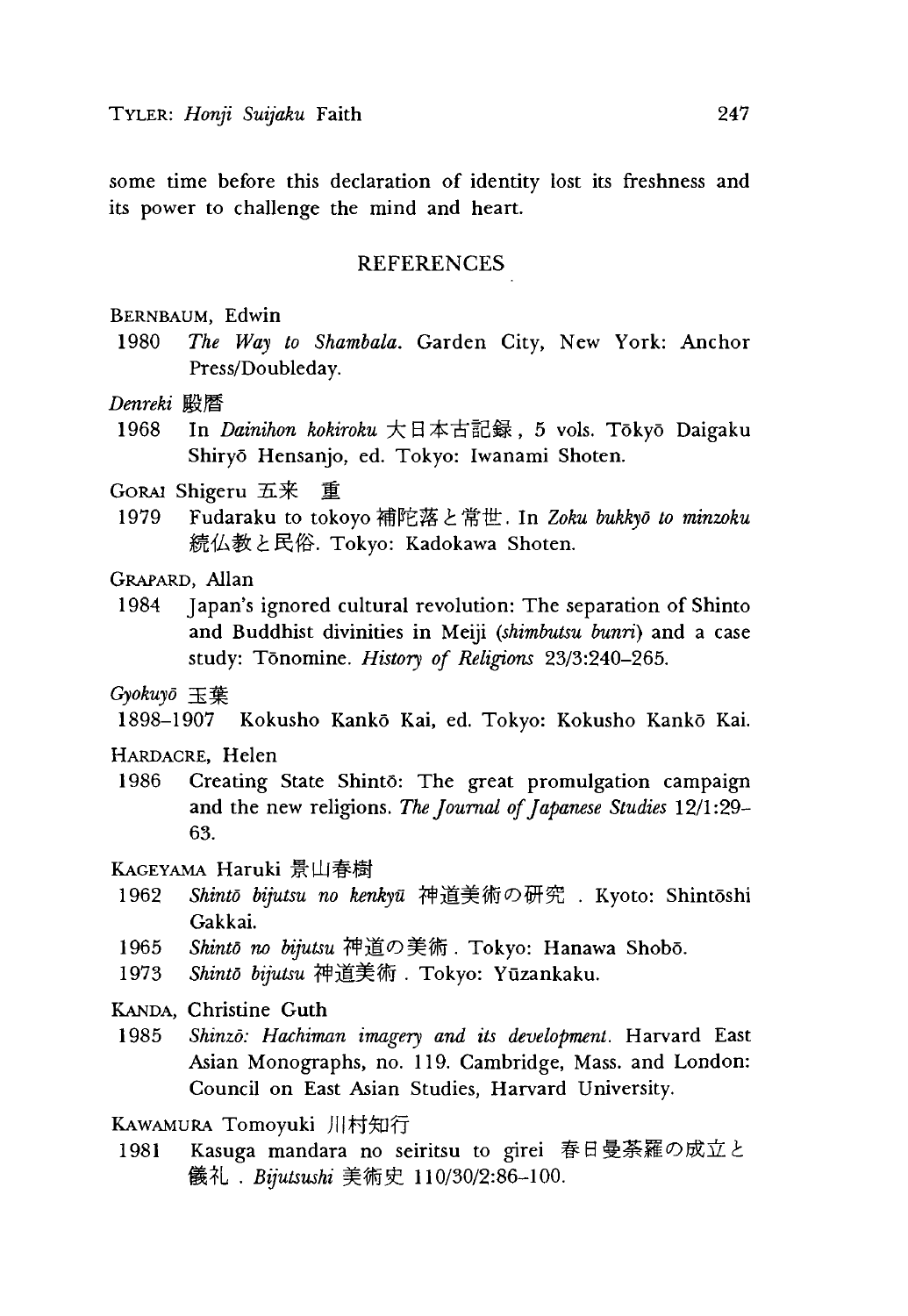- KINKI NIHON TETSUDO SORITSU GOJUKINEN SHUPPAN HENSHUSHO 近畿日本鉄道創立五十記念出版編集処
- 1963 Murō-ji 室生寺. Kinki Nihon Tetsudō sōsho, vol. 10, Tokyo: Kinki Nihon Tetsudo K.K.

KITAGAWA Hiroshi and Bruce T. Tsuchida, transl.

- 1975 *The Tale of the Heike.* Tokyo: University of Tokyo Press.
- *K6fuku-ji engi*興福寺縁起
- 1972 *Dainihon bukkyd zensho* 大日本仏教全書,vol.84. Zaidan Hojin Suzuki Gakujutsu Zaidan, ed. Tokyo: KOdansha.
- Konpo Kihaku 近藤喜博
- 1952 Saion-ji Kinhira shosha no Fukūkenjaku shinju-kyō 西園寺 衡平処写の不空絹索神咒経. *Kokhi*国華 725.
- Kurata Bunsaku 倉田文作
- 1973 Zonai nonyQhin 像内納入品*. Nihon no bijutsu* 日本の美術 86.
- KURODA Toshio 黒田俊雄
- 1980 *Jisha seiryoku* 寺社勢力. Iwanami Shinsho 117. Tokyo: Iwanami Shoten.
- 1981 Shinto in the history of Japanese Religion. *The Journal of Japanese Studies* 7/1: 1-21.

MATSUNAGA, Alicia

- 1969 *The Buddhist Philosophy of Assimilation.* Monumenta Nipponica Monograph. Tokyo: Sophia University.
- McCullough, William H., and Helen Craig McCullough, transl.
- 1980 *A Tale of Flowering Fortunes.* 2 vols. Stanford, California: Stanford University Press, 1980.
- McMullin, Neil
- 1989 Historical and historiographical issues in the study of premodern Japanese religions. *Japanese Journal of Religious Studies* 16/1:3-40.
- Miyai Yoshio宮井義雄
- 1978 *Ritsuryo kizoku Fujiwara-shi no ujigami-ujidera shinko to sobyo saishi*律令貴族藤原氏の氏神• 氏寺信仰と祖廟祭祀. Tokyo: Seiko Shobo.
- MIYAKE Hitoshi 宮家 準
- 1976 Fudaraku tokai k6 補陀落渡海考*. Shintd shukyd* 神道宗教 88:1-26.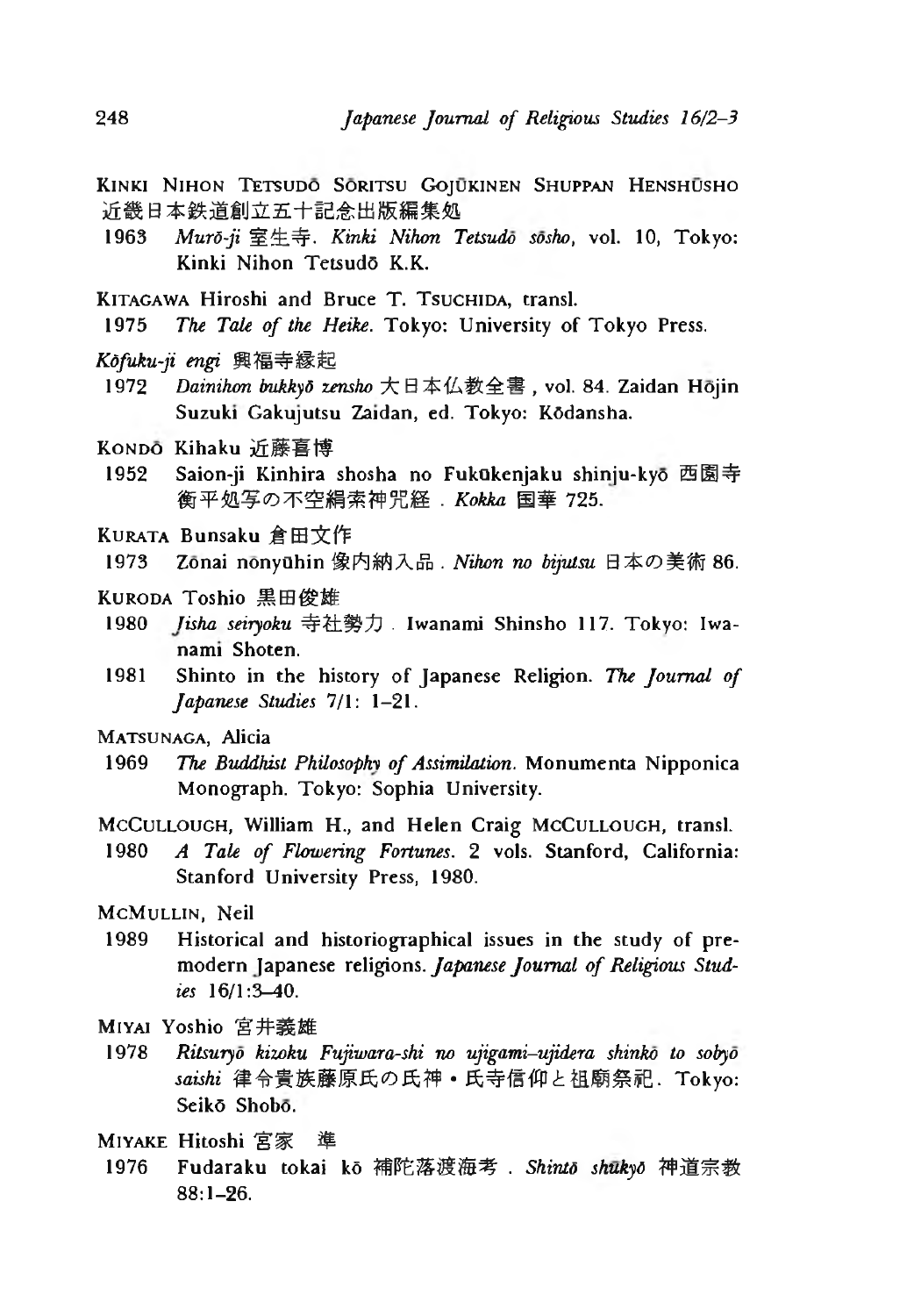- MORRELL. Robert E.
- 1987 *Early Kamakura Buddhism.* Nanzan Studies in Religion and Culture. Berkeley, California: Asian Humanities Press.
- Nagashima Fukutaro 永島福太郎
- 1944 *Nara bunka no denrya* 奈良文化の伝流. Tokyo: Chuō Kōronsha.
- 1959 Kofuku-ji no rekishi 興福寺の歴史*. Bukkyd geijutsu* 40.
- Nara Kokuritsu Hakubutsukan 奈良国立博物館

1964 *Suijaku bijutsu* 垂迹美術. Tokyo: Kadokawa Shoten

- ROTERMUND, Hartmut O.
- 1972 La conception des kami japonais a l'époque de Kamakura: Notes sur le premier chapitre du "SasekishQ." *Revue de I'Histoire des Religions* 182/1.
- SASAKI Kozo 佐々木剛三, et al.
- 1979 *Shintd no bijutsu: Kasuga-Hie-Kumano* 神道の美術一春日• 日吉·熊野. Nihon bijutsu zensha, vol. 11. Tokyo: Gakken Kenkyūsha.
- Seidensticker, Edward G., transl.

1978 *The Tale of Genji.* New York: Knopf.

Shimizu Zenz6清水善三

- 1983 Honji butsuzo no seiritsu: Shinto kankei chokoku no bunrui 本地仏像の成立一神道関係彫刻の分 . In *Honji butsu no* sogoteki kenkya: Seiritsu to tenkai 本地仏の総合的研究––成立 展開*. KenkyU kadai bango* 531011 .Kyoto: KyOto Daigaku. 1983.
- SHUNYA SHINKI 春夜神記
- 1985 *Shintd taikei 神道大系,» h e n* 神社編 vol.13, *Kasuga.* Nagasnima Fukutar6, ed. Toxyo: Shint6 taikei hensan kai.
- TAKEUCHI Rizō, ed. 竹内理三
- 1979 *Kasuga sha kiroku* 春日社記録,Z6ho zoku shiryo taisei, vol. 47-49, Kyoto: Rinsen Shoten.
- Tamura Yoshinaga 田村吉永
- 1929 Kasuga-jinja no shinroku ni tsuite 春日神社の神鹿について. *Nara* 寧樂 11:101-5.

TOMIMURA Takafumi 冨村孝文

1976 Gedatsu Shōnin to Kannon shinkō 解脱上人と観音信仰 .